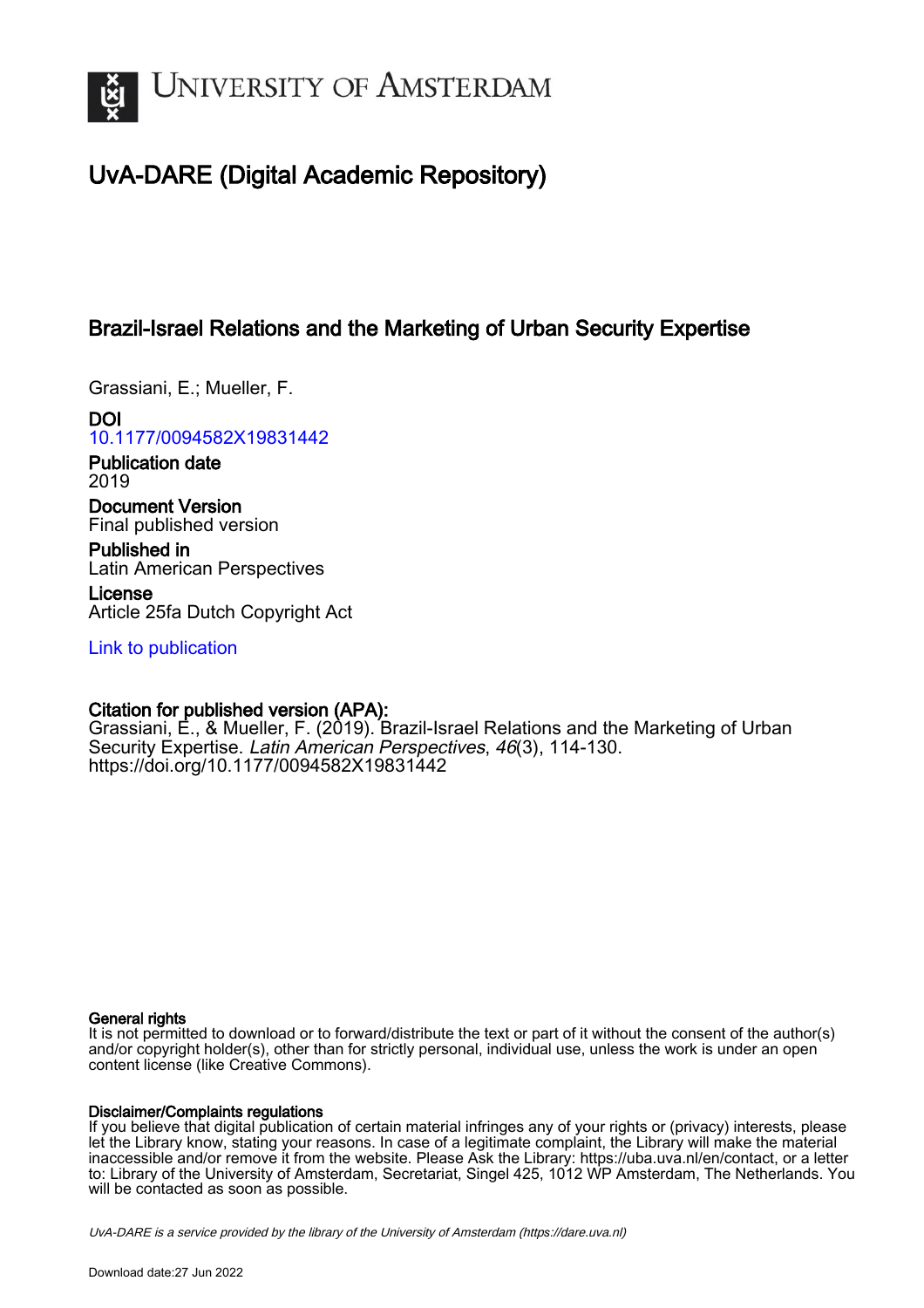## **Brazil-Israel Relations and the Marketing of Urban Security Expertise**

## *by Erella Grassiani and Frank Müller*

*The transnational (re)making of contemporary urban pacification practices, discourses, and technologies between Brazil and Israel is underpinned by coercive entanglements. The Israeli experience with the occupation of the Palestinian territories has brought the Israel Defense Forces and the country's private security industry international recognition for their urban warfare skills and related security technologies; Brazil has recently gained international recognition for urban pacification efforts that emphasize the country's military's ability to combine "hard" and "soft" skills, thereby foregrounding the nexus of military and humanitarian forms of engagement on urban battlefields. Empirical findings framed by critical scholarship on pacification demonstrate how recent shifts in the military and diplomatic relations between the two countries seek to symbolically capitalize on their own and each other's urban warfare experiences to promote themselves as security experts capable of addressing a range of future urban threat scenarios—from urban warfare to antigang and antiriot policing and peacekeeping.*

*A reorganização transnacional das práticas, discursos e tecnologias de urbanização contemporânea entre Brasil e Israel são movidas por envolvimento coercitivo. A experiência israelense de ocupação dos territórios palestinos trouxe prestígio internacional às Forças de Defesa Israelense, bem como à indústria de segurança particular do país, em virtude de tecnologia de combate urbano. Brasil recentemente alcançou reconhecimento internacional pelos esforços de pacificação urbana, que enfatizam a habilidade das forças armadas do país em combinar "soft and hard skills", criando assim um nexo de interação militar e humanitário no campo de batalha urbano. Observações produzidas em moldura crítica acadêmica sobre pacificação demonstram de que modo mudanças recentes nas relações diplomática e militar dos dois países visam capitalizar simbolicamente as experiências respectivas para promoverem a si mesmos como especialistas em segurança capazes de tratar uma variedade de cenários urbanos de risco—desde a guerra urbana contra gangs até o policiamento de manifestações.*

*Keywords: Brazil, Israel, Urban pacification, Defense industry, Marketing*

Erella Grassiani is an assistant professor at the University of Amsterdam and the author of *Soldiering under Occupation: Processes of Numbing among Israeli Soldiers in the Al-Aqsa Intifada* (2013). Her current research is part of a wider project on privatization and globalization of security with a specific focus on Israel and security mobilities. Frank Müller is a researcher and lecturer in the University of Amsterdam's Department of Human Geography, Planning, and International Development Studies. He is the author of *The Global City and Its Other: Decentering Urban Informality in and from Mexico City* (2014). His current research examines urban security governance in social housing developments in Medellín and Rio de Janeiro, locating these in global trends of urban warfare. This work draws on research funded by the European Research Council under the European Union's Horizon 2020 research and innovation program (Grant Agreement no. 337974, SECURCIT). Research was also conducted in the context of the project "Transnationales Peacebuilding als Süd-Süd-Kooperation: Brasiliens MINUSTAH-Engagement in Haiti" under the direction of Markus-Michael Müller, funded by the German Foundation for Peace Research.

DOI: 10.1177/0094582X19831442 LATIN AMERICAN PERSPECTIVES, Issue 226, Vol. 46 No. 3, May 2019, 114–130 © 2019 Latin American Perspectives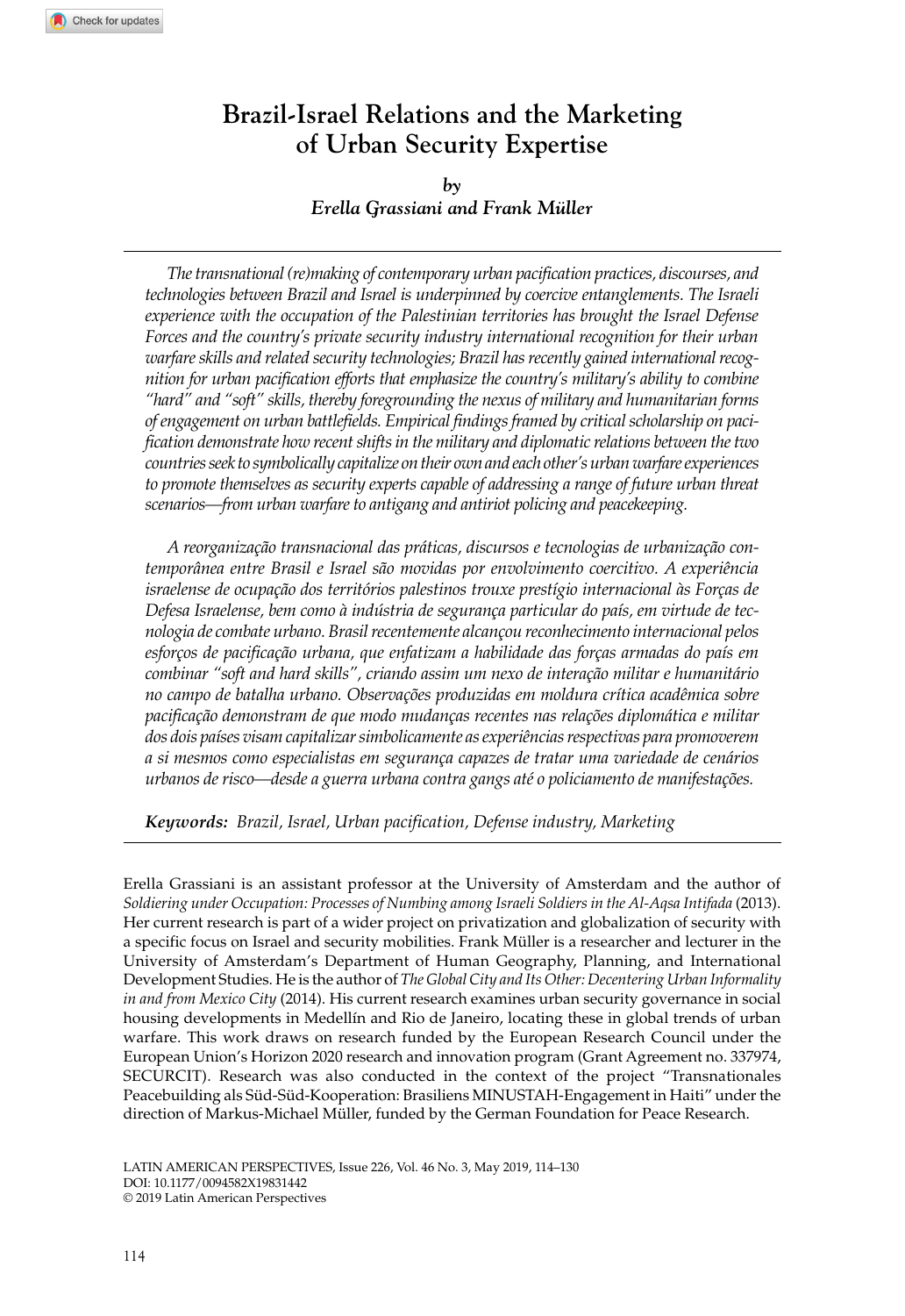Israel's Prime Minister Benjamin Netanyahu was quick to congratulate the Brazilian president-elect, Jair Messias Bolsonaro, in October 2018. He was the first Israeli prime minister to visit Brazil at the turn of the year 2018–2019, to be present at the latter's inauguration (*O Globo*, December 27, 2018). The two state leaders share a militant stand on "security" and military prowess. During the visit, the politicians repeatedly stated their common interest in deepening cooperation in the exchange of military/security high-tech equipment and knowledge (Landau, 2018). The relationship between the two countries is not, however, new. The late Israeli President Shimon Peres headed for Brazil in 2009 for a first visit of an Israeli president to the country in 40 years (Israeli Ministry of Foreign Affairs, 2009). During this trip he met with Brazil's then-president Luis Inácio da Silva of the leftist Partido dos Trabalhadores (Workers' Party— PT) in order to "strengthen and deepen Israel's strategic, diplomatic, and economic ties" with Brazil. Peres was accompanied by 40 "representatives of the top Israeli companies in water technology, agriculture, communications, energy, medical equipment, and defense." The visit was returned by a Brazilian delegation (including high-ranking politicians and 70 business leaders) to Israel a few months later with the aim of deepening the refreshed ties (Israeli Ministry of Foreign Affairs, 2010).

The inclusion of actors from the security industry in the tour was not coincidental. While their security concerns differ (with Israel's stemming mostly from the occupation of Palestinian territory and Brazil's being related to drug trafficking), the two countries have a great deal in common regarding a "need" expressed by their leaders to emphasize these "threats" to their countries' wellbeing. Underlining this commonality, the delegation's visit coincided with the Brazilian leftist government's new interest in internationally staging Brazil's "visible leadership of peacekeeping operations in order to increase its international status" (Sánchez Nieto, 2012: 161) and advocating "new forms of globalization" (Amar, 2012: 10). This shift toward a stronger position on international humanitarian and military interventions became most clearly grounded in the country's leading military role in the United Nations Stabilization Mission to Haiti (MINUSTAH, for its French title Mission des Nations Unies pour la stabilisation en Haïti 2004–2017). At the same time, coining a positive, "humanitarian" term for security interventions in domestic (urban) areas as well, Brazil's new role gained international recognition through the re-import of the urban pacification skills that informed the installation of *unidades de polícia pacificadora* (pacification police units—UPP) in many marginalized areas of Rio de Janeiro from 2008 to 2015 (Amar and Carvalho, 2016; Harig, 2015; M.-M. Müller, 2016; M.-M. Müller and Steinke, 2018). MINUSTAH was depicted as advancing Brazil's particular way of peacemaking, employing humanitarian peace building as a corrective to more militarized peacekeeping strategies (Call and Abdenur, 2017).

While Brazil focuses on humanitarianism as a leading principle for sustaining an image of positive and legitimate pacification efforts through its security politics, Israel's practices of securitization are more explicitly violent (Graham, 2010; Halper, 2015; Lambert, 2016; Turner, 2014). Israel uses harsh measures to control the Palestinian population in the Occupied Territories through checkpoints, nightly raids, and surveillance and actively and violently attempts to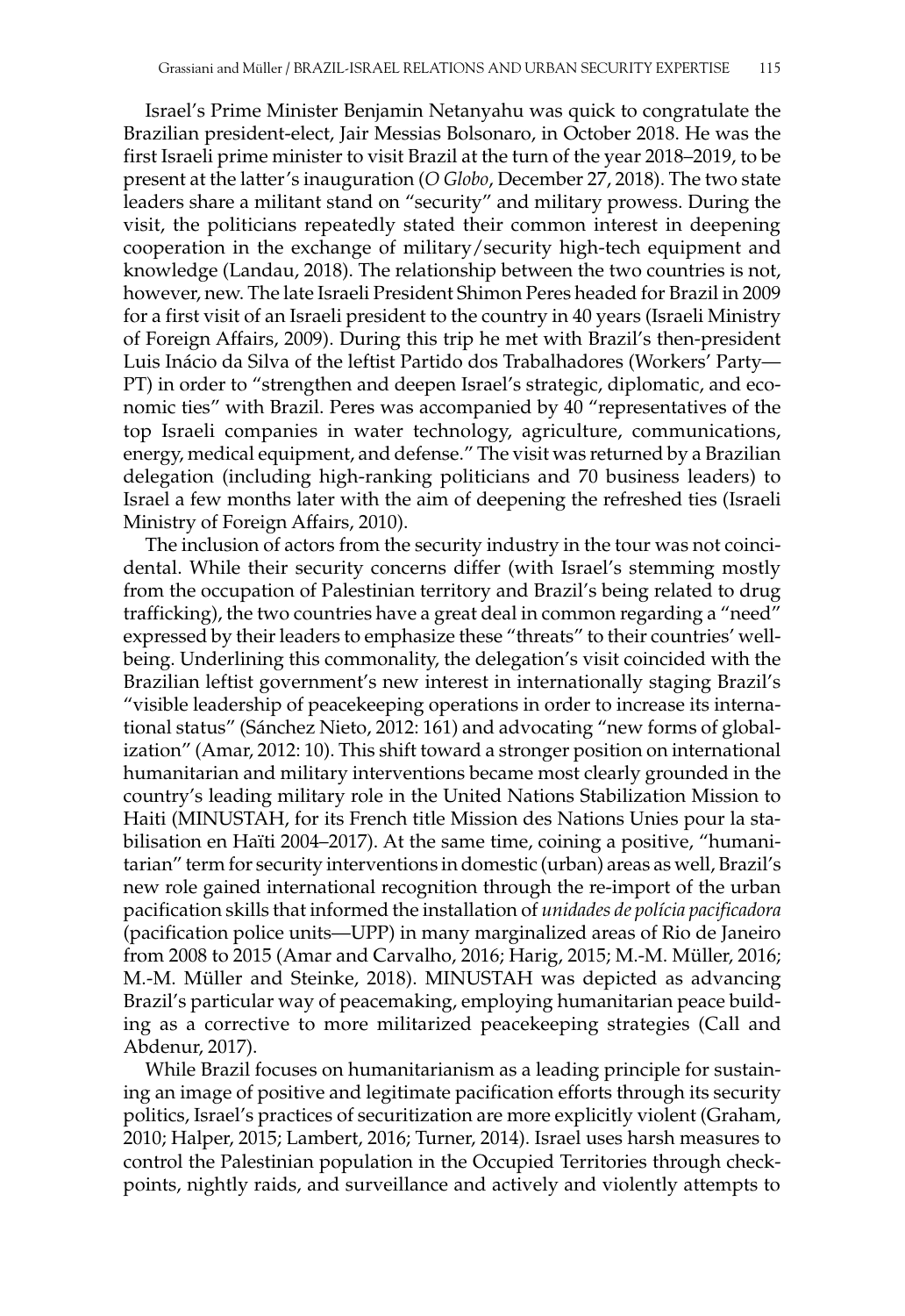quell Palestinian protests, especially in the Gaza Strip. All these actions are explained to the Israeli people under the heading of "security" and legitimate defense.

While these efforts differ, Brazil's and Israel's pacification/securitization discourses are correlated on a *representational* level and deeply entangled in *material* terms. Both countries are engaged in the global promotion of particular images of their security politics, expertise, and country-specific urban warfare skills (domestic pacification in the case of Brazil and securitization in the case of Israel) while at the same time deepening their related engagements in the commercial defense and security sectors. In unpacking these connections and processes and comparing the discourses used by the two countries, we seek to highlight a frequently neglected aspect of Brazil-Israel relations and thereby to provide insight into the way symbolism and materialism shape interconnections within the global security industry.

We proceed as follows: First, we will develop our understanding of "pacification" and "security" as discourses used by Brazil and Israel respectively. Second, we will explore how the two countries stress their individual efforts by promoting their domestic pacification or security expertise globally while deepening their cooperation in the defense and security sector. Finally we will summarize our main findings and stress their implications for our understanding of the interconnections within the global security industry. This work is based our extensive fieldwork in Brazil and Israel respectively.

## **Pacification and Security: A Discursive Approach**

Brazil and Israel deploy very similar discourses while using different concepts to symbolically valorize their respective securitization practices. As part of these discourses and practices, "pacification" and "security" have become politically contested terms that are used by the two states separately but also convergently. To support this claim, we adopt a translation of Foucault's discourse theory for an empirical analysis of the way orders of knowledge generate discursive practices (Diaz-Bone, 2006). We look at Brazilian and Israeli security practices to identify their relation to discursive practices, established formations of what is "sayable" in a given thematic field and an institutional arrangement of actors, listeners, and speakers. These practices provide an entrance point for reproducing a deeper order of knowledge, in the present case, that of pacification, including its historical legacy in Brazil's and Israel's cultural contexts. The "deeper structure of the discursive formation" (Diaz-Bone, 2006: 244) of interest in this paper—pacification—is now framing it as a laboratory for developing, exploiting, and selling practical military knowledge. Constructing, through discursive practices, its actions as morally righteous (either as humanitarian pacification or as defending the people against terror) legitimizes the increasingly capitalized private security-military complex.1

The dominant approach to pacification, as counterinsurgency, has been divided by the U.S. Army into three (not necessarily consecutive) steps— "clear, hold, build"—aimed at (1) establishing a physically and psychologically safe environment with the state, (2) providing stable control of a defined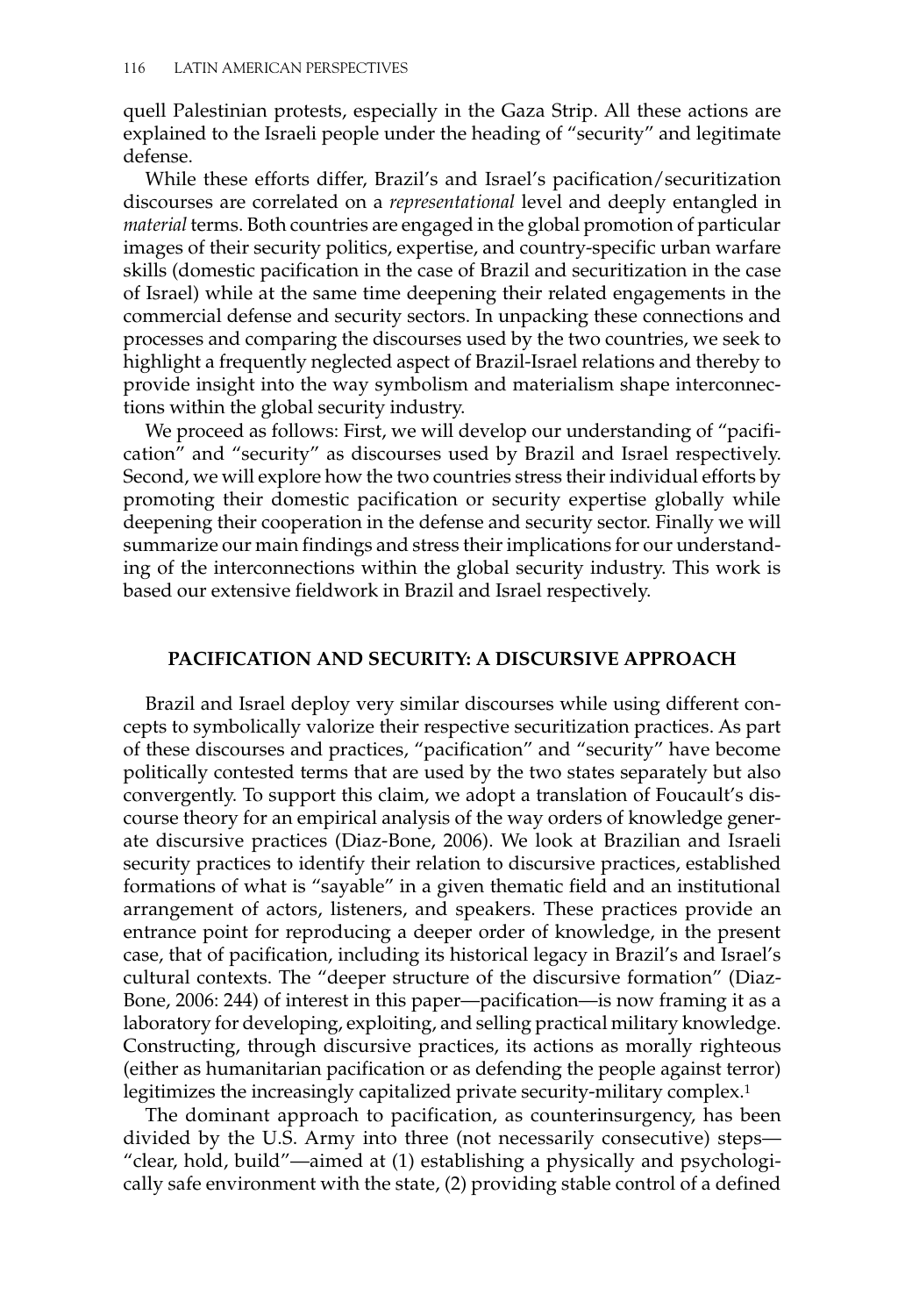territory and population, and (3) winning the "hearts and minds" of the population (U.S. Army, 2007: A-26). However, the term "pacification" as related to counterinsurgency, which features prominently in scholarly and practitioners' debates on contemporary Brazilian and Israeli security practices, has a long, inherently colonial history (Fremont-Barnes, 2015; Khalili, 2010; McCoy, 2016; Neocleous, 2011).

Pacification, from a historical perspective, has been central to colonial, imperial projects of fighting insurgents as part of a market-liberal doctrine in different parts of the globe (Kienscherf, 2011), predominantly the South (J.-F. Klein, 2016). During colonial times and in subsequent phases of fixing territorial boundaries, pacification in Latin America was first and foremost a military strategy in rural areas (Kruijt, 2017), securing coastal spaces, harbors, and trade routes (Langfur, 2014a). Brazil, for instance, has long experience with internal, or domestic, pacification (Harris and Espelt-Bombin, 2018) under the strategy for territorial expansion into frontier regions in the eighteenth and nineteenth centuries (Bieber, 2014) and the subsequent violent oppression of indigenous communities (Langfur, 2014b). However, pacification also included a spatial strategy of ordering and urbanizing settlements in the colonized territories (Bieber, 2014: 167). The replacement of the more martial term "conquest" with "pacification" under Philip II of Spain in the late sixteenth century laid the discursive ground for an imperial "hearts-and-minds" (or "suavity and gentleness" [Karasch, 2014: 202]) strategy of appealing to local elites' interests and securing investments in the local early extractive economy (Bieber, 2014: 173).

In Latin America today, pacification is more related to urban security politics in cities, predominantly in Colombia and Brazil. It has come to signify the (re-)installation of state-centered territorial sovereignty in marginalized urban areas under the control of various nonstate armed actors. In Brazil, pacification is related to both security provision and human rights guarantees and is frequently and explicitly linked to the above-outlined approach to counterinsurgency (Muggah and Mulli, 2012). The pacification-as-counterinsurgency strategy consists of fostering bonds with the local population in relatively secure areas rather than directly attacking the enemies' strongholds by a concerted military occupation of the marginalized areas of the city and ends with the installation of community police units (the UPP). These units pursue direct personal contact with the inhabitants of marginalized communities in order to increase confidence, organize information flow regarding local security problems (Arias and Ungar, 2009), and secure the provision of urban infrastructures (e.g., social services and electricity) (Morange, Pilo', and Spire, 2018: 49; F. Müller and Müller, 2016).

The experience of Brazil's urban military police in fighting criminal gangs dates back to the initial years of the formation of urban police forces in the nineteenth century in the context of disciplining and repressing slaves—a continuity that is literally expressed in Brazil's "Pacification Manual" (Exército Brasileiro, 2015, our translation): "The term 'pacification' is part of a military terrestrial history of the country, from the legalist and reconciliatory actions conducted by the Duque de Caxias, Patron of the Brazilian Army, via the revolts and internal insurgencies to situations that made it necessary to reinstate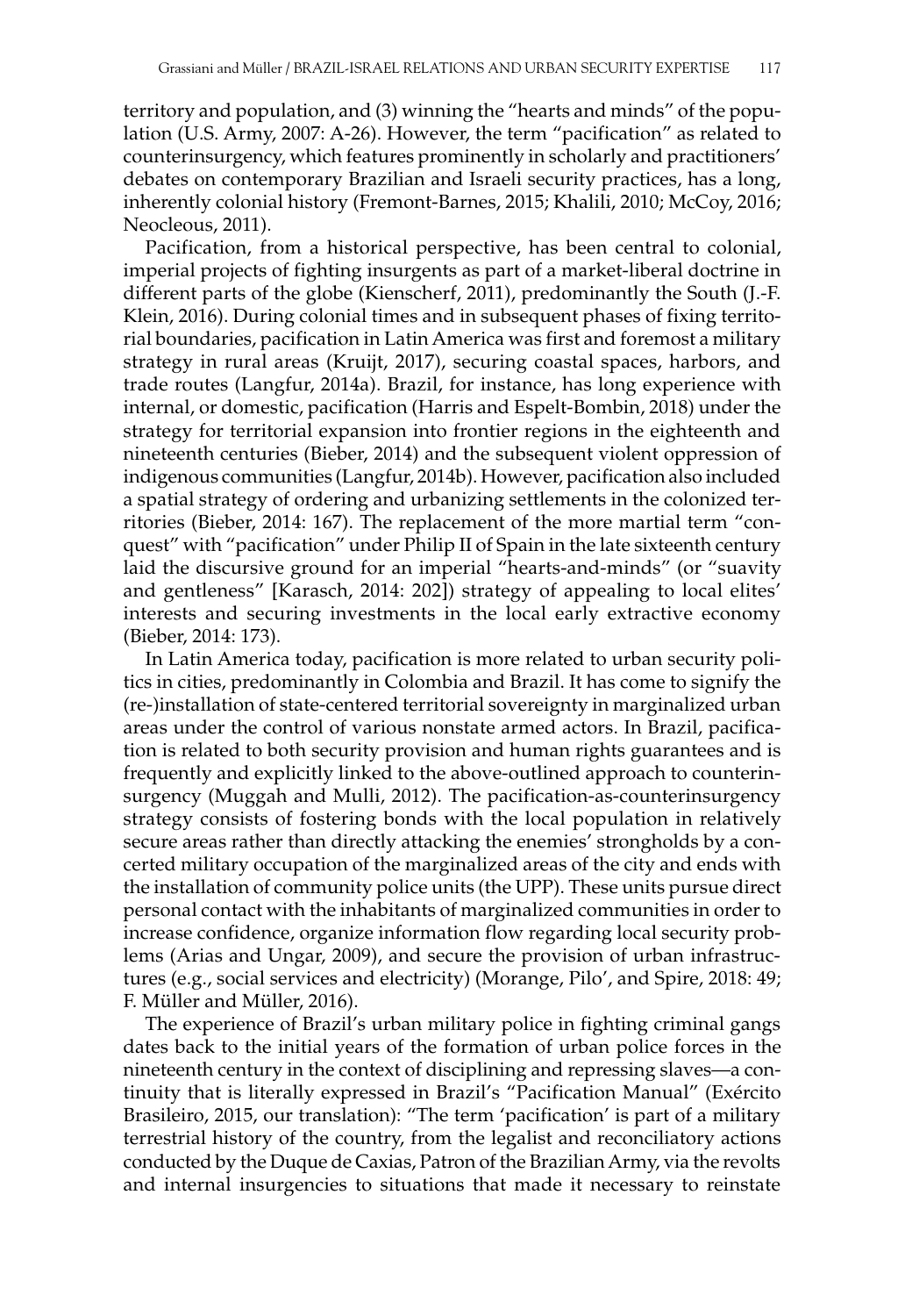public order and social peace menaced by grave and imminent institutional instability." This quotation underlines the historical continuity of the discursive strategy employed by Brazil's armed forces in the international community of peace building. Urban pacification thus makes use of the image of a territorial frontier against the "uncivilized Other" known from the territorial expansion of colonial times. Highlighting the ability to draw upon armed confrontations in the domestic realm and a close correlation of military control, humanitarianism, and economic development "constitutes a distinct comparative advantage for the country" (Kenkel, 2010: 656) and, more specifically, the military and the police. Urban pacification has turned into a showcase for the reinstallation of territorial power and sovereignty before an international audience (Oliveira, 2014), countering the stability-oriented, state-institution-fostering top-down model of Northern peace builders. Brazil's "comparative advantage" was manifested in its "pronounced [and mainly rhetorical] ability to harness economic development and socioeconomic policies such as poverty reduction to tackle the root causes of development" (Kenkel, 2014: 23).

The concept of pacification can serve to highlight Brazil's and Israel's attempts, both separately and through their economic and political relations, to accumulate international recognition for their security actors' urban warfare expertise. We understand pacification as a form of warfare that aims at "the fabrication of a social order" (Neocleous, 2011: 193). Calling attention to the intrinsic correlation of urbanization and capitalist accumulation, pacification underlies the global installation of a bourgeois order based on wage labor exploitation, dispossession, and the commodification of nature and social relations (Rigakos, 2016: 5). Sustaining this capitalist order, the production of security as pacification builds on a close concentration of police and military work: "In other words, 'pacification' is intended to grasp a nexus of ideas—war-police-accumulation—in the security of bourgeois order. All of which is to say that from the perspective of the critique of security, it is impossible to understand the history of bourgeois society without grasping it as a process of pacification in the name of security and accumulation" (Neocleous, 2013: 9; see also Wall, Saberi, and Jackson, 2016). However, pacification cannot be reduced to the capitalist form of fabricating social order. Rather, pacification in the case of Israel may help create a "laboratory" (Graham and Baker, 2016) or "showroom" (N. Klein, 2007; Stockmarr, 2016) that allows the Israeli military and the country's private security industry to test, advertise, and sell new security practices and technologies—a point that, in our view, can also be made for the case of Brazil.

In the Israeli case "pacification" is used not by the state itself but by critics of its occupation and military actions against the Palestinians. The methods and tools that are used to uphold this occupation and to suppress resistance, for example, are called "pacification" (e.g., Gordon, 2008; Graham, 2010; Halper, 2015; Khalili, 2010; Stockmarr, 2016). The parallel phrase in the Israeli case for what in Brazil is thought of as "pacification" is "security." While of course this is a very general term, it is of great symbolic importance for Israeli policy makers, the military, and the public. Although Israel is fighting a clear, external (imagined) enemy and seeking security and safety foremost for its own (Jewish) population, the strategies it deploys to accomplish this are similar to those of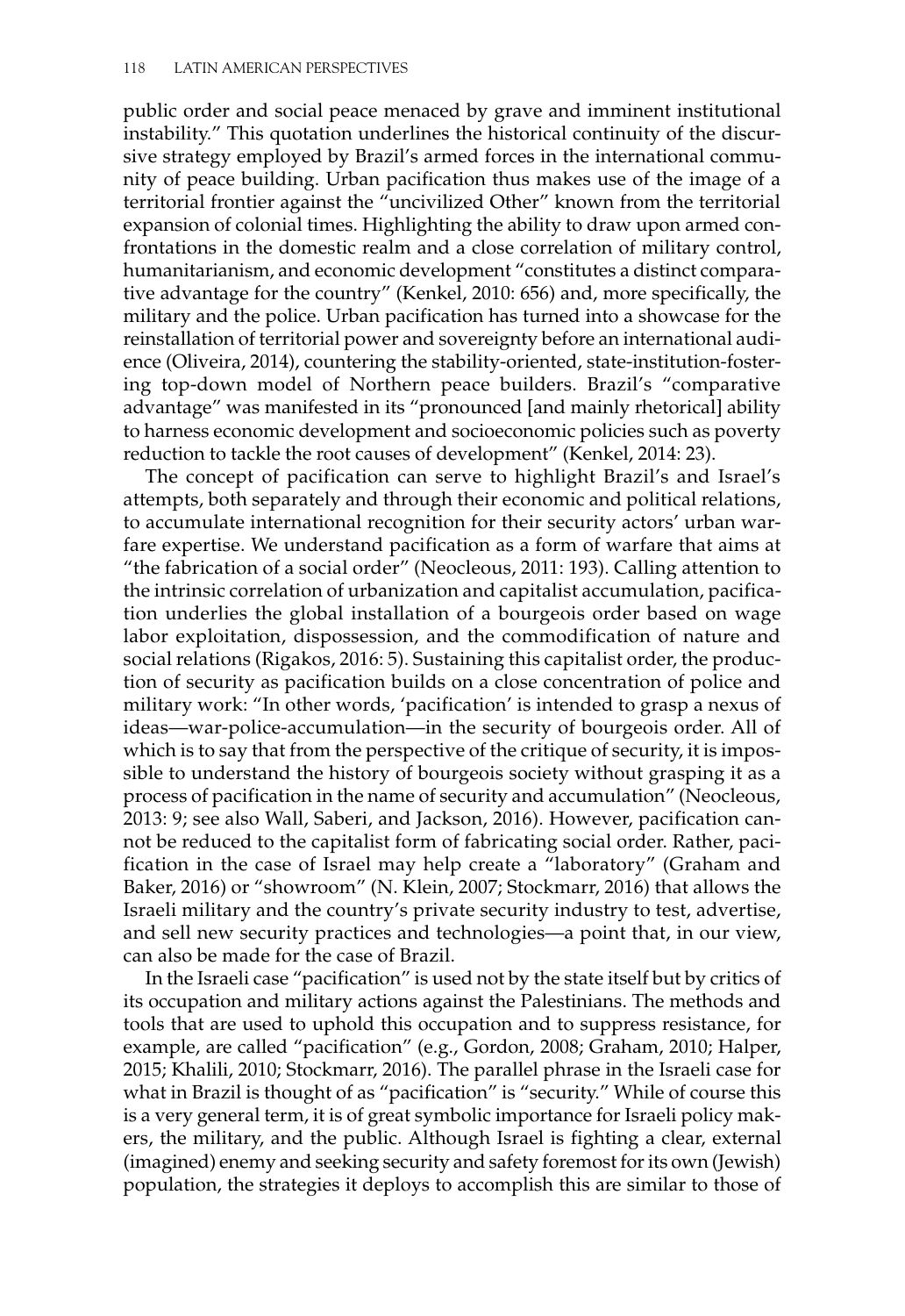Brazil. In order to flesh out this convergence, we will examine Brazilian pacification discourse and Israeli security discourse for similarities in the way they describe and sell similar ideas.

In addressing the cases of Brazil and Israel, we extend the above-mentioned theorization of pacification as security of bourgeois order in two related moves. First, we argue that pacification is also a *war for accumulation of symbolic capital* understood as the showcasing of one's possession of superior pacification skills and related technologies. Second, we argue that this symbolism serves the material, and in this sense capitalist, politico-economic interest in selling one's country's and industry's pacification and security skills and technologies, underlying the growing engagement between Brazil's and Israel's security and defense industries.

## **Brazil: Framing The Global Image of Humanitarian Pacification**

In contrast to the situation in Israel, Brazil's enemy is not "terrorism" or "political insurgency" but a depoliticized "criminality": its pacification is allegedly aimed at diminishing crime and violence in some of Rio de Janeiro's low-income settlements, the favelas. Brazil's "internal enemies" are the drug traffickers, with changing leaders, territorial influence, and internal hierarchies, who control the production and sale of illicit substances in urban Brazil (Arias, 2013). The stated goal is to reduce drug trafficking and thereby gain state control of domestic territories (World Bank, 2012). Brazil's pacification approach involves the military, the military police, with its Batalhão de Operações Policiais Especiais (Special Police Operations Batallion—BOPE) and UPP, trained in proximity policing, and, in connection with the MINUSTAH, institutionalized collaboration with the Brazilian nongovernmental organization (NGO) Viva Rio, suggesting that the mission might be called "armed social work" (González, 2008; Kilcullen, 2010). Police, military, and NGO workers combined hard and soft skills (including the organization of sports events, household visits, and personal communication with residents). The combination of social work and cultural and sports initiatives aiming to "convince" the local population of the legitimacy of the military interventions in urban environments took shape in the promotion of the positive connotations of "pacification." The strong focus on serious efforts to overcome security actors' gendered and racialized violence came to be viewed as a mediation approach to conflict resolution and considered as offering "a promising break from past practice" (Muggah and Mulli, 2012: 65).

Throughout the past 10 years, under the Guarantee of Law and Order, the military has been deployed on several domestic missions to support the military police. Among these were the occupation of the Providencia favelas, those in the Complexo do Alemão and the Complexo da Maré, directed toward "demobilizing" the drug-traffic-related criminal gangs, and international events ranging from the Rio+20 to the visit of the pope in 2012 and 2013 respectively. While these last events can be considered "extraordinary" in that they demanded intensified security measures, the favela occupations were publicly justified in terms of the need to integrate the crime-driven areas into the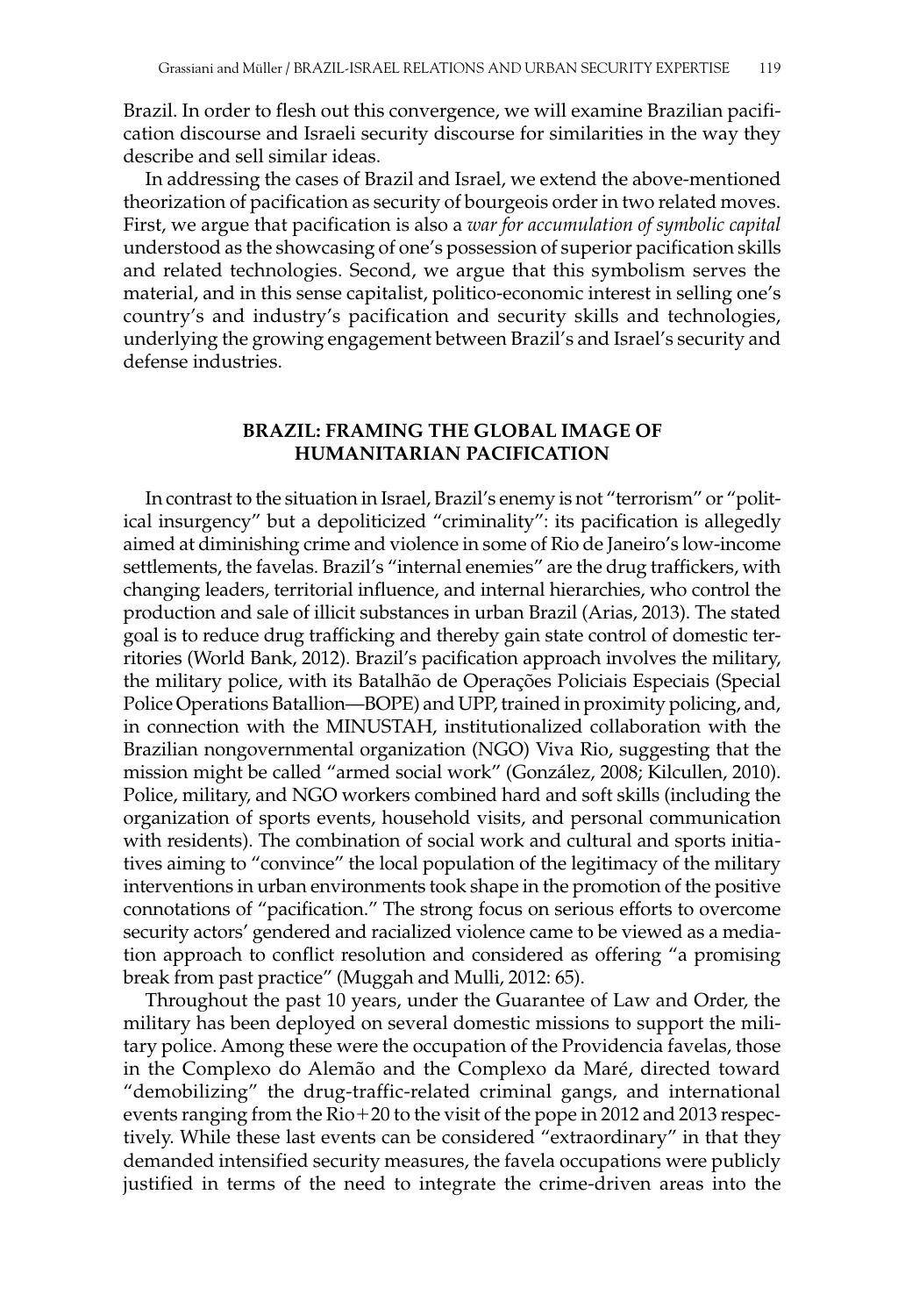formally administered city. After the military occupations, the soldiers were replaced by a regular police force—in many cases UPP (Saborio, 2014)—and by social programs and urban upgrading (Magalhães and Villarosa, 2012) and thereby facilitated and secured private investment in real estate and urban services (Atuesta and Soares, 2018; Freeman, 2012). Thus, the pacification process in Rio's favelas can be described as a productive effort to control local power structures, settle conflicts, and increase investors' confidence in the political stability of these hitherto marginalized areas. In addition, more symbolically (but no less economically productively) it provided a showcase for Brazil's proper approach to peacemaking on a global stage.

The inner-city "peace operations" from 2007 to 2017 followed the explicit aim of reproducing the peace building mission in Haiti, with its leadership in the hands of the army. In Brazil's transnational laboratory, expertise in achieving recipient populations' support was expanded. Leading military personnel frequently said that learning by the police and military abroad (in Haiti) and at home (in Rio) and "cultural affinity and close contact with the host country population" (Kenkel, 2010: 656) helped in the deployment of the UN mandate (F. Müller and Steinke, 2018). In all of the Rio occupations, personnel who had served in MINUSTAH were prominent and, according to the doctrine leader at Brazil's military training center for UN missions, "well prepared and experienced" because of their prior engagement abroad (interview, May 28, 2016). In terms of both the military's territorial strategy (interview, April 26, 2016) and its population-centric approach, the knowledge flow between the two sites was fertile.

These two sites of engagement with pacification have reinforced the image of military operations as successful ways to peace, since in both of them the claim to reducing criminal activity (predominantly by armed force) converged with a "humanitarian" approach. The military's motto "Braço Forte–Mão Amiga" (Strong Arm–Friendly Hand) describes this hard-and-soft-skill combination. It is based on Brazil's particular experience in dealing with "internal" enemies: in gathering information and reducing support for criminal leaders, not only must "collateral damage" be avoided but also emphasis should be placed on engaging in confidence-building events such as organizing football tournaments, offering health care, and providing support in accessing the formal job market (Muggah, 2010: 454; Pinheiro, 2015).

Brazil's military has been cultivating the image of being a culturally sensitive sympathizer of the local population, but at least in the official version it has been deaf to critiques from that population (F. Müller and Steinke, 2018). While it is not the purpose of this article to assess the pacification process in Rio, we can nevertheless state that with regard to the legitimacy of the occupation, the local perception diverges somewhat from the military's alleged expectation. Although the Maré is known as Brazil's "Gaza Strip," residents of parts of it that are violently contested by rival gangs did not support the military occupation, since it did not effectively reduce the killing of either residents or police (E. S. Silva, 2017).

However, if it was to become a permanent security strategy, the improvement of the local security and violence situation depended on a steady and legitimate police presence, and this in turn depended on a decrease in proven cases of police violence; only a radically transformed perception of state's executive power would lead to a broad acceptance of the police, a hope that became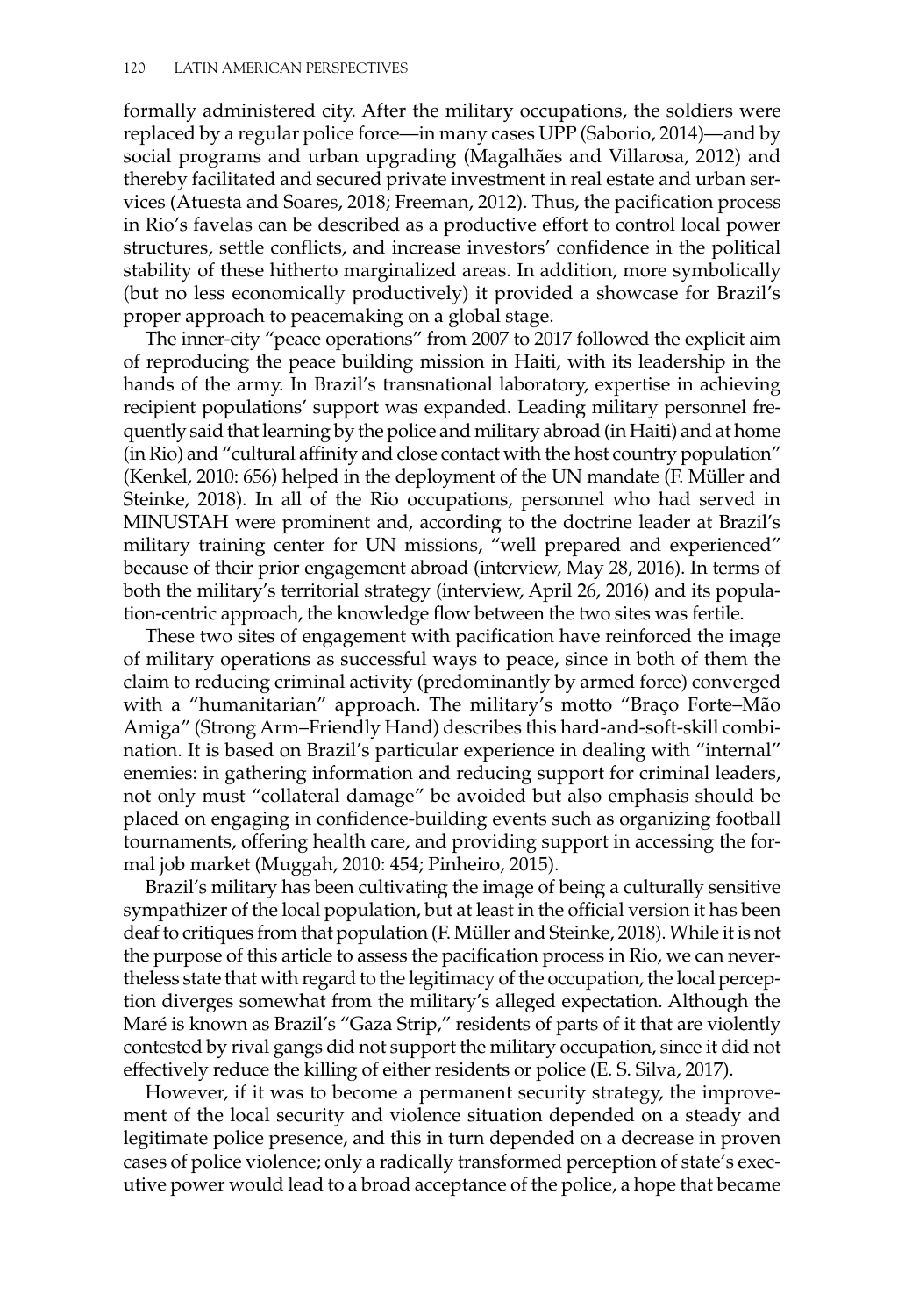institutionalized in the UPP. The UPP project began with smaller communities in the South of the city and close to the upper-middle-class neighborhoods of Copacabana, Ipanema, and Leblon. By 2015, 38 UPP units were spread all over Rio de Janeiro (Steinbrink et al., 2015). Besides the stated goal of improving police-citizen relations, the strategy of improving the image of the police also backed Brazil's claim for deploying proximity-policing practices informed by visits to Israel of leading military police officers (Wood, 2013: 197).

According to members of the military police, the UPP should suffice to legitimate the presence of the police in areas where they have long been absent by improving their public image among the residents (Saborio, 2014: 417). Yet, as the UPP's doctrinarian founder Robson Rodrigues da Silva (2016) explains, pacification cannot be successful as a teleological process coterminous with "occupation" and easily quantifiable in terms of numbers of favelas pacified and increased numbers of police. As has become apparent through almost 10 years of international academic debate, security experts (practitioners and academics) have considered the UPP as a model for reforming the police of the whole region through training in human rights and proximity policing (Leeds, 2016; Muggah, 2017), the only feature that distinguishes UPP personnel from regular military police (Felbab-Brown, 2011).

Symbolically, countering police violence and reducing the number of killings were thought to contribute to a globally sellable model of humanitarian pacification (Leeds, 2016). In conceiving pacification as a "tool for grasping the destruction and reconstruction of social order," Neocleous (2011: 193) also reminds us of its productive dialectics. Pacification, a process that is not teleological but emergent and dynamic, produces an insecure or uncertain spatial context that calls for continuous military intervention: since the occupations of favelas in 2007, 2010, and 2014 and ongoing at the time of writing of this article, we can observe a statewide military intervention. As a condition for presidential authorization of that intervention, the governor, Luiz Fernando Pezão, had to announce the incapacity of the state's security force to guarantee public safety in the metropolis. In a context of persistent economic crisis (the state's bankruptcy and subsequent cuts in the security budget), urban militarization by temporary decrees was politically and economically productive. Political approaches to the military have seen a strong revival since Brazil's and particularly Rio de Janeiro's post-Olympics increase in police violence and killings of police. The conservative Michel Temer of the Partido do Movimento Democrático Brasileiro (Brazilian Democratic Movement Party—PMDB) became interim president in September 2016 after a strongly disputed impeachment vote against then-president Dilma Rousseff of the PT. Facing broad distrust of the legitimacy of both the manner and the fact of his power takeover, Temer ordered military forces against protesters in a number of Brazilian cities by turning over security provision to the military and declaring a state of exception. The ongoing and increasing political and economic instability in urban Brazil suffices to support Temer's strong-arm approach and association with the military, and its domestic deployment has provided the military with budgetary inflow and yet another urban live-training stage.

After the mega-events that have been considered primary contexts for Rio de Janeiro's securitization (Belton, 2016), what critics of pacification feared has happened: the city continues to be immersed in violent gang-gang and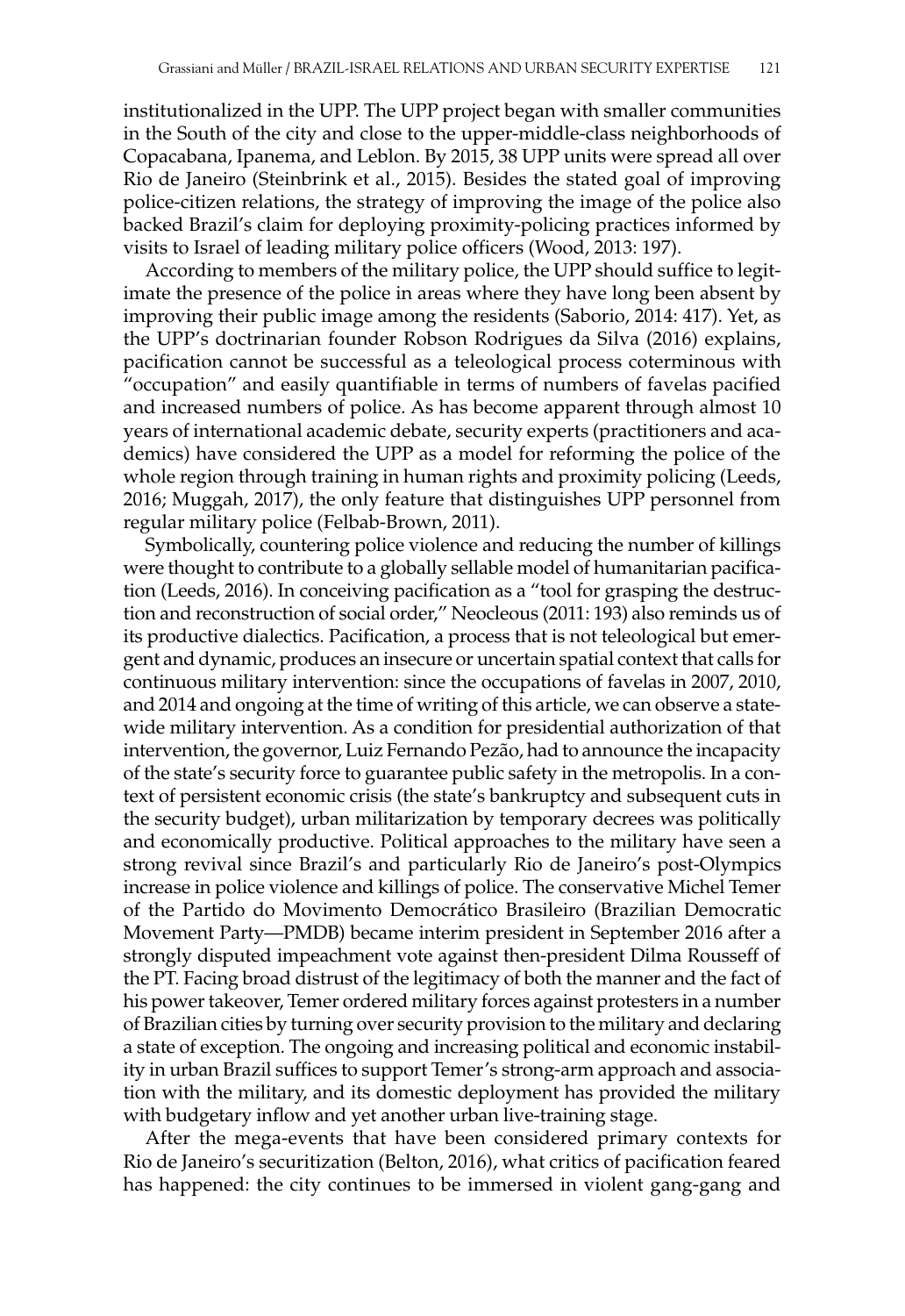police-gang confrontations with numerous "collateral" killings of (mostly) favela residents. Nevertheless, its pre-Olympics military-police assemblage has become an internationally recognized model for theorizing and learning (Bertetto, 2012; Burgoyne, 2011; Gaffney, 2016). The balance between enemycentric and population-centric strategies that is at the heart of Rio de Janeiro's counterinsurgency-like approach to pacification shows strong similarities to Israel's approach in Palestine.

## **Israel: Framing The Global Security Expert**

In contrast to the Brazilian case, Israel does not occupy domestic spaces, although the status of the spaces involved may be debated. For our purposes, and according to international law, the West Bank is an (external) occupied territory. However, to the Israeli settlers who receive the backing of the current administration, the West Bank is "Judea and Samaria," invoking the idea of an ancient Jewish land that is today Israel. This distinction is important, because the pacification that is being carried out by Israel is not only geared toward subduing the local Palestinian population but being carried out on the pretext of bringing security and safety to a very clearly cordoned- off group, the Jewish population of Israel, including the settlers living in the Occupied Territories. The distinction made between these populations, even though some (the settlers and the Palestinians) live in the same space, on a judicial level and even on the level of infrastructure (some roads are for Jews only) has often been compared to a state of apartheid (Bakan and Abu-Laban, 2010; Yiftachel, 2009). In the Israeli case there is thus a very clear "enemy" (the Palestinian) and a very clear "insider" (the Israeli Jew, no matter where he or she lives). The military actions of recent years are geared toward violently suppressing the Palestinians while framing this as necessary for the security "of all," by which is meant the Israeli, Jewish population.

While Israel has controlled Palestinians since the 1940s, it occupied the West Bank, Gaza (and the Sinai Peninsula, which was later returned to Egypt), and the Golan Heights during the 1967 Six-Day War. The Golan Heights and East Jerusalem were annexed and are seen as a legitimate part of Israel by the state itself (though not by the international community), but the rest of the West Bank and Gaza have been under Israel's military control ever since. And even though Israel "pulled out" of the Gaza Strip in 2005, it still strongly controls its borders on land and sea and even in the air above and the ground beneath (Weizman, 2012). As Gordon (2008) has shown, the occupation by Israel of these territories has shifted over the years from strategies of colonization aimed at normalizing the occupation to strategies of separation. The colonization strategies, he writes, were characterized by control mechanisms targeting the Palestinian population under Israeli control through "institutions, legal devices, bureaucratic apparatuses, social practices, and physical edifices that operate both on the individual and the population in order to produce new modes of behavior, habits, interests, tastes, and aspirations" (2008: 3). The idea behind this approach was to control the population and curb any resistance while at the same time using the land and other natural resources to the fullest. The aim was to be an occupier but for the occupation to be "nonexistent" (7).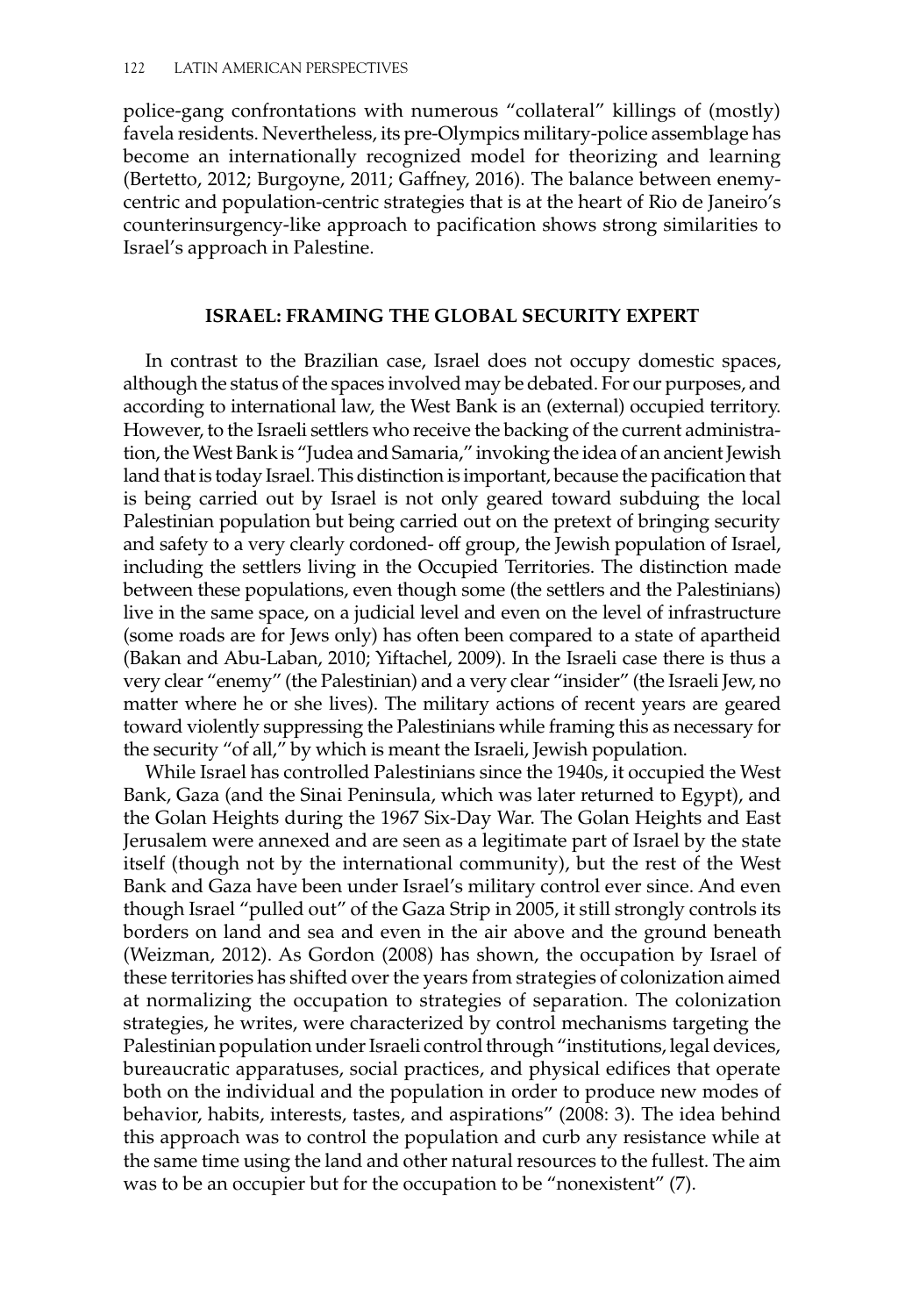These first decades of the occupation can therefore be characterized as a more "classic" form of pacification in which in fact the population was kept quiet and subdued. Israel controlled all the important institutions and resources, including the educational systems in the Occupied Territories (Gordon, 2008). This occupation was characterized by the use of disciplinary power (to confine individuals to a "pacified" mode of living and thinking) and biopower (to supervise and control the population as a whole through collection of data on health, births, deaths, and the like). With the military occupation of today, however, the situation has changed dramatically. Instead of any attempt to normalize the occupation, it is being maintained with substantial violence. As Gordon (2008: 13) argues, the aim of the occupation is to separate the two peoples through an emphasis on forms of sovereign power that perceive all Palestinian resistance as "terrorism" and use military and police force, in addition to the judicial apparatus, to suppress it. After the first serious uprising of the Palestinians in 1987, Israel began to separate Israelis from Palestinians with violence and checkpoints, and the population was no longer of interest to the occupying forces (e.g., Cleveland and Bunton, 2016; Kimmerling and Migdal, 2009).

Here we want to show how the strategies, technologies, and materials that were developed to accomplish this form of control have been sold globally because of Israel's self-framing as a world leader in security issues. In general, this framing is based on a David-and-Goliath narrative—the idea that because of its historical experience with its enemies (the many wars it has been faced with) Israel has had no choice but to defend itself. As a result of its past it has become a specialist through well-funded R&D efforts (mostly with the cooperation of international scientists through programs such as the European Research Council Horizon 2020) and (inter)national investments. Israel thus aims to portray itself as a "homeland security" champion (Gordon, 2011) and defense specialist through its experience in fighting "terror" in the Occupied Territories and Gaza (Grassiani, 2017; 2018). Halper (2015: 68) argues that Israel has "forged for itself a uniquely pivotal position" in global defense and identifies three main "niches" in this respect: weapons for use in so-called hybrid warfare and appeals to foreign militaries and militias or police forces, the "matrix of control" characterized by tight control of the Palestinian population, and "framing and 'lawfare'" (84), by which he means the way Israel describes itself as a "small country surrounded by many enemies" that is in dire need of self-defense by any means. Through a very strong system of public relations (*hasbara* in Hebrew) this message is exported in multiple ways to the international world. "Lawfare" is used to delegitimize those who use international law to criticize conflict and the use of weapons by certain parties. Underlying these niches is a strategy of framing nationalist Palestinian resistance in terms of an Islamic threat. The methods for suppressing this "threat" are easily transferable to other places in the world that are facing "Muslim terror." This becomes clear, for example, at security fairs where Israel showcases its security produce and explicitly tries to connect itself to the rest of the "Western" world. High-ranking politicians, for example, come to speak to an international crowd about the "good" versus the "bad" and refer to "us in the West" who stand in stark opposition to the supposedly "dark, bad" terrorist nations (Grassiani, n.d.).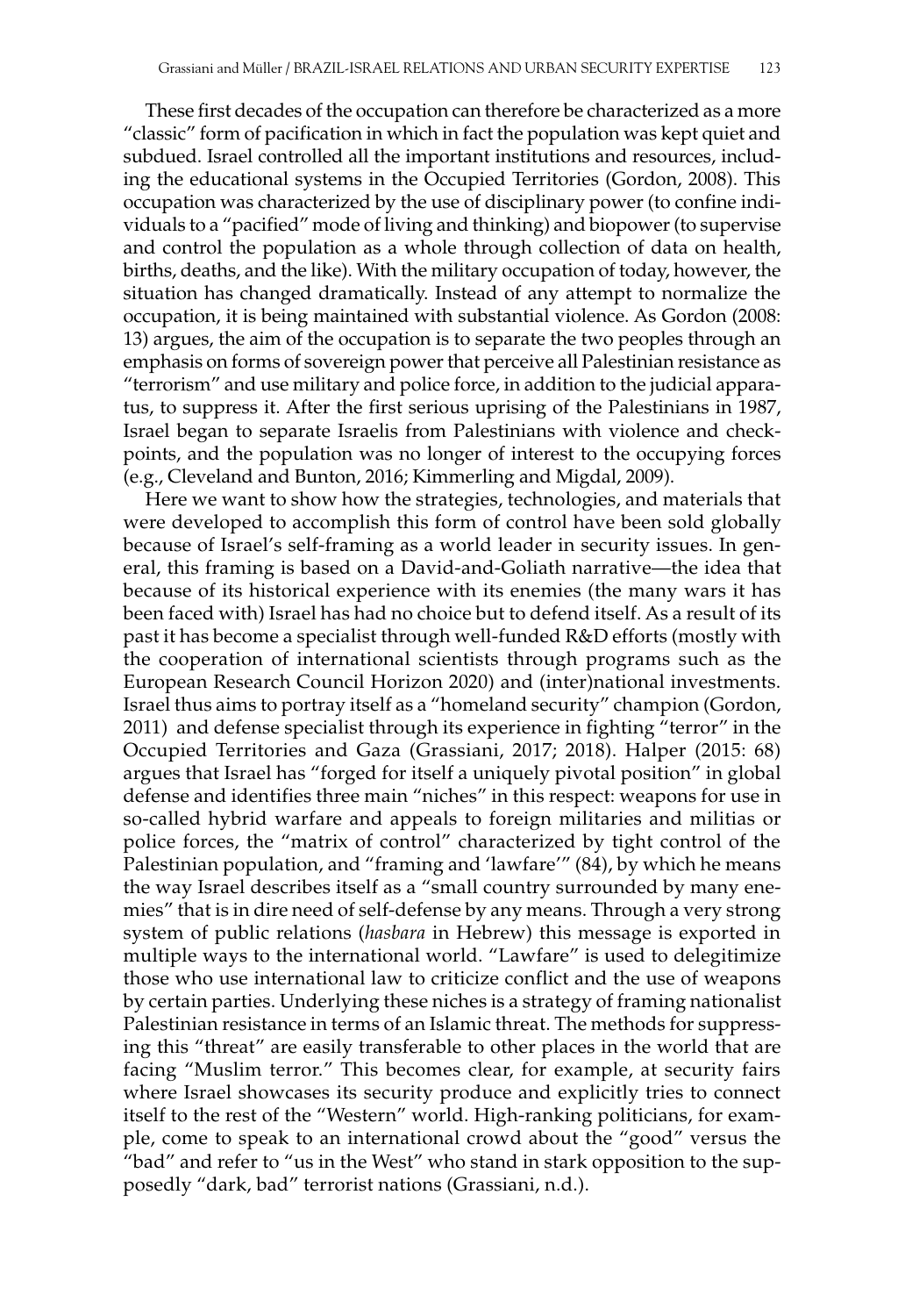## **The Israeli-Brazilian Security Industry Complex**

The aforementioned Brazilian and Israeli representational efforts are embedded in a growing engagement between the two countries' security and defense industries in the political context of Brazil-Israel relations. Our analysis of pacification calls for examination of the materiality of this convergence and in particular the way in which the independently determined economic and political goals of the two countries correlate with the binational ties of their security industries.

Amounting to what commentators label a "coup" (but without the literal taking over of governmental institutions by the military), Brazil's recent political shift has strengthened right-wing groups, including the urban upper middle classes, the industrial, agricultural, and resource-extractive oligarchies, and, importantly, the military. With Temer assuming the presidency in 2016 following Dilma Rousseff's impeachment, diplomatic relations between the two countries have gained new momentum in what has been headlined as a rapprochement. During the 14 years of leftist presidency in Brazil, Israel's occupation of the Palestinian territories had been taken as justification for a political freeze (although security sales continued to take place). Brazil is an important market for the Israeli security and defense industry, and many Israeli state and private companies have made important deals involving drones, weapons, and security technologies. There has been a corresponding change in Brazil's political attitude toward Israel that has been reinforced by Bolsonaro's announcement of the closing of the Palestinian embassy in Brasilia and the transfer of the Brazilian embassy from Tel Aviv to East Jerusalem. Not only does he not condemn Israel's practices of occupation as former leaders did but he actively supports them. Temer's interim government had modified its earlier radical pro-Palestine position toward Israel in international organizations such as the UN, proposing to support Israel's politics toward Palestine on a case-by-case basis; the security-industry nexus entailed links between Brazilian companies and the occupation of Palestinian territories. The links between the two countries' security industries are not new. Despite the difference between the PT government's position toward Israel's occupation and that of the right-wing presidencies, the material underpinnings of the two countries' attempts to promote pacification expertise have existed for decades.

In 2010 an agreement was signed between Israel and Brazil for security cooperation. Israeli security and defense actors are well-known guests at security fairs in South America, and private and public Brazilian actors visit Israel for business regularly. Some examples of economic ties between the Israeli and Brazilian security and defense industries are as follows: The Israeli company Elbit, one of the biggest security/defense companies in Israel, invests heavily in Brazil and has bought AEL and other Brazilian companies as subsidiaries. One of these subsidiaries has contracted with the Brazilian armed forces for the supply of remote-controlled weapons systems, and another supplies the Brazilian air force with unmanned drones. Elbit also invests in the border monitoring system SISFRON and the Guarani project, a military project that, according to a leading Brazilian military official, is under modernization with technological support from Israel. Elbit has also provided unmanned turrets for armored vehicles and tanks.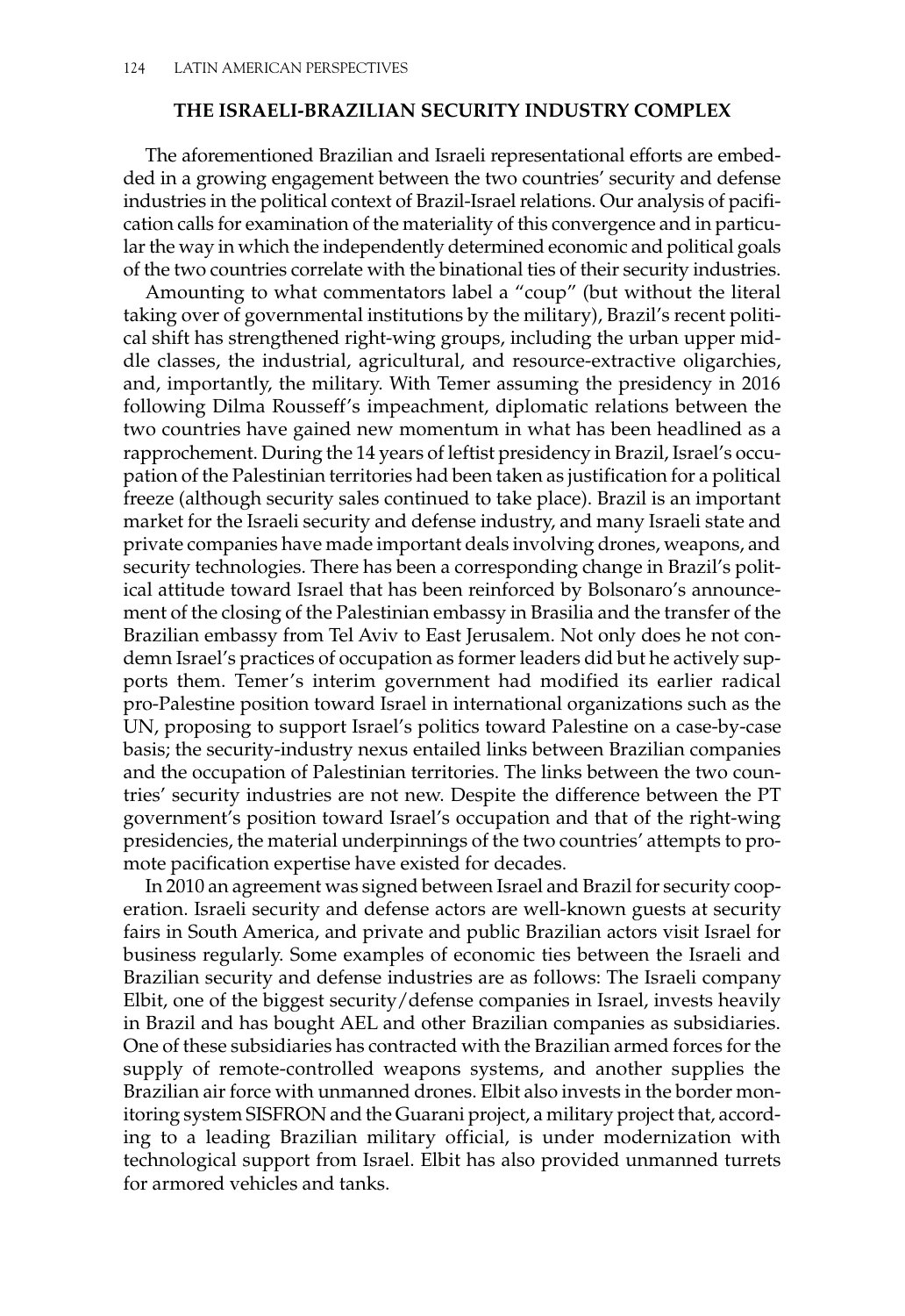A second example of such cooperation between the two countries is the presence in Brazil of International Security and Defense Systems (ISDS), an Israeli company that sells training, knowledge, weapons, tanks, and more. ISDS was already operating in South and Central America in the 1980s and is known to have trained death squads in Guatemala, Nicaragua, and Honduras. In the 1990s it came to Brazil, and since then it has trained the BOPE, sold security and defense systems, and served as an official sponsor of the 2016 Olympics. It has also sold multiple *caveirões* (armed vehicles) to the Rio police. In the film *The Lab* by Yotam Feldman we see Leo Glaser, the founder of ISDS, walking around a favela with BOPE agents and hear him talking about the warm relationship he has with Brazil, where he sells his knowledge and technologies. ISDS even has an office in Brazil. Importantly, Idan Landau, in his insightful blog, reminds us that this is not solely a private endeavor but one known to if not controlled by the Israeli government.

Further, Israeli Military Industries and Israeli Aviation Industries are welcome guests in Brazil. Both these Israeli state companies have multiple subsidiaries that work with the Brazilian air forces, military, and police and provide drones, weapon systems, planes, and intelligence systems. Tanks developed by Israel Military Industries have been used in the pacification of favelas in Rio de Janeiro. Taurus, a Brazilian weapons company, produces an assault rifle developed by Israeli Military Industries. Many other Israeli companies are working in Brazil and were especially active in the preparations for the World Cup and the Olympics. Companies such as Verint Systems Inc., Nice Systems Inc. and Magal have sold fences and intelligence and communication systems to various parties in the country.

These examples, which represent only part of the extensive cooperation between Brazil and Israel, go beyond just commercial enterprises. All the Israeli companies mentioned are actively engaged in the Israeli occupation of the Palestinian territories, and the products and knowledge they sell to Brazil are directly related to these pacification endeavors. Israel and Brazil increasingly share an interest in "selling" their pacification expertise on a global market; detailing the concrete ties established in public-private as well as private-private partnerships between the two countries showcases their shared interest in capitalizing on each country's symbolic expertise.

## **Conclusion**

Brazil and Israel are both working to sell their images as specialists in pacification and security, and these efforts converge symbolically and materially. What does the analysis of the growing engagement between Israel's and Brazil's security and defense industries tell us about the global dynamics of those industries?

First, their collaboration has important political consequences with regard to Latin American, mainly Brazilian, relations with Israel and Palestine. While Brazil under its center-left governments maintained a diplomatic dimension, a critical stance toward Israel's offensive politics and military interventions in Palestine, with Brazil's recent conservative shift its position has changed. Despite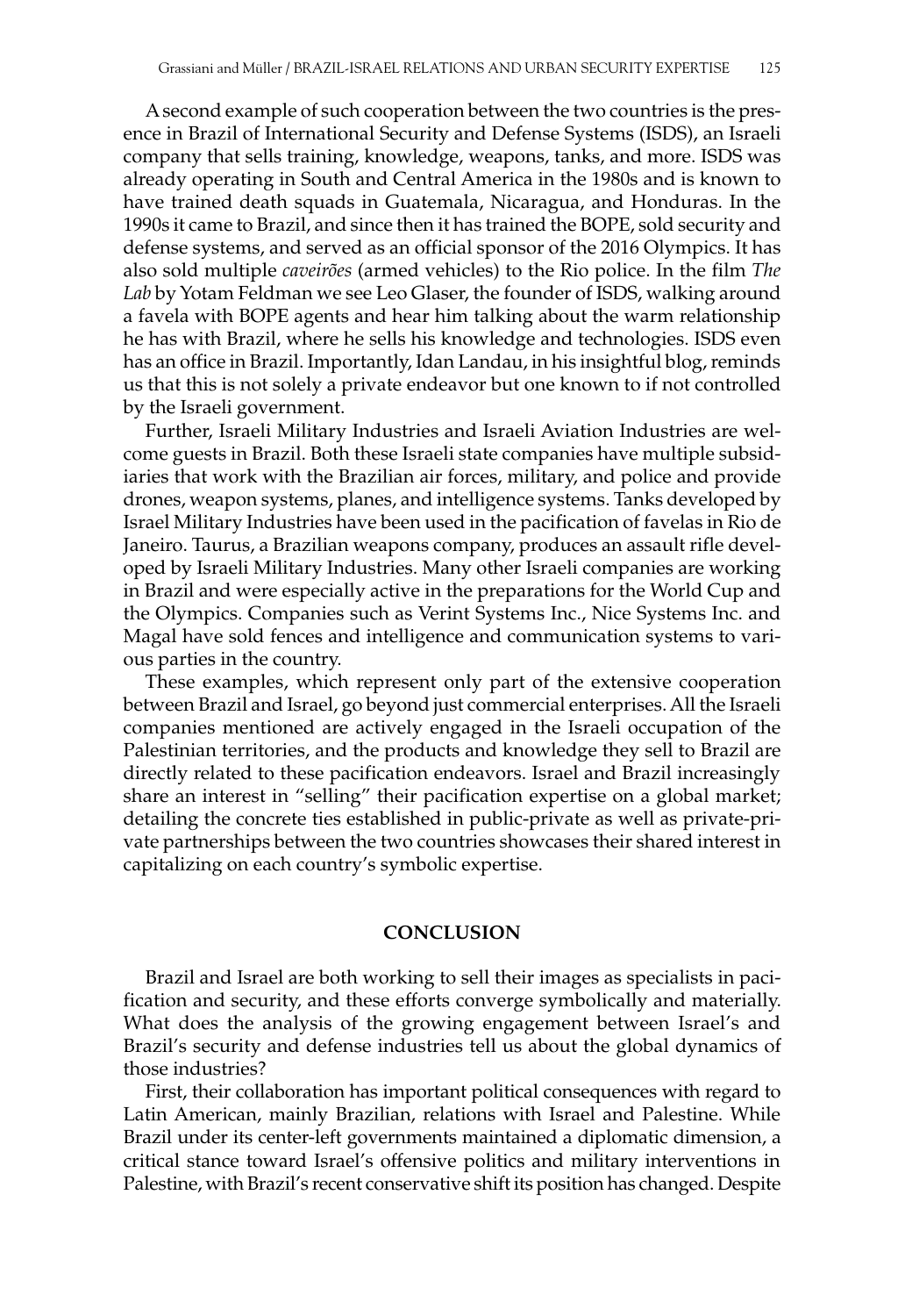the economic recession the country is suffering, which has had a noticeable effect on the country's military budget, it is pursuing military ties with Israel and a seemingly win-win logic that involves both symbolic and material marketing. Cooperation in the defense and security sector seems to have intensified with the recent shifts in the political orientation of Brazil's now right-wing government.

Second, while Brazil and Israel both have domestic experience of pacification/occupation/colonization, they have developed different kinds of expertise and associated images. Both, however, maintain their respective settings of violence as showcases for improvements in urban warfare strategies and tactics in both domestic missions and abroad.

The aspiration to maintain accessible showcases serves both countries' military and private security industries by reinforcing their claims to expertise in global security. While in terms of technology and military equipment there seems to be a clear asymmetry between Brazil and Israel, in terms of strategy and tactics there is apparent consensus that each country contributes its specific bit to the global dynamic of urban warfare knowledge. Both countries can offer constantly accessible urban battlefields for testing and improving military technology, strategies, and tactics. As leading military theorists explain in a nearly consensual way, future insurgencies will be urban (Kilcullen, 2012); the increasing hybridization of war against criminal and/or insurgent enemies poses new "threats to militarily stronger countries, since non-state actors, mobile, not confined to a particular battlefield or locale and able to access a wide range of weapons, can reach their population centers far from the actual scenes of conflict" (Halper, 2015: 23). In other words, as enemies and war scenarios change, new strategic and tactical knowledge spreads and countries with long experience in urban pacification assume new importance.

Brazil's and Israel's interests in the sophistication of their specific holds on pacification thus converge, and this goes beyond their respective domestic battlefields. The battle space of pacification is—although located primarily in urban centers—global. Thus, our analysis contributes to the debate on the global security industry by spelling out how, beyond North-South relations, pacification and security are increasingly nuanced by powers that do not belong to the core hegemons. In the above-cited "war for accumulation," the productive symbolic convergence and material-industrial entanglements of Israel and Brazil promote their specific urban warfare skills, and this sheds new light on the global making of social order through security politics. While peace and a stable social order are explicitly foregrounded as goals of both Israel's occupation and Brazil's involvement in transnational pacification (connecting Rio de Janeiro and Port-au-Prince), our analysis of the symbolic-material convergence of military and security interests suggests that maintaining the image of a threatening Other serves the industry's hunger for ongoing investment. As both countries build their international recognition as urban warfare experts on their respective access to real-life showcases and laboratories for improving technologies, strategies, and tactics, pacification paves the way for accumulating symbolic and other capital beyond political shifts and economic downturns. Pacification, looked at from the perspective of its symbolic productivity, is the exact opposite of what its semantics promises—the continuation of violence and the promotion of new industrial alliances.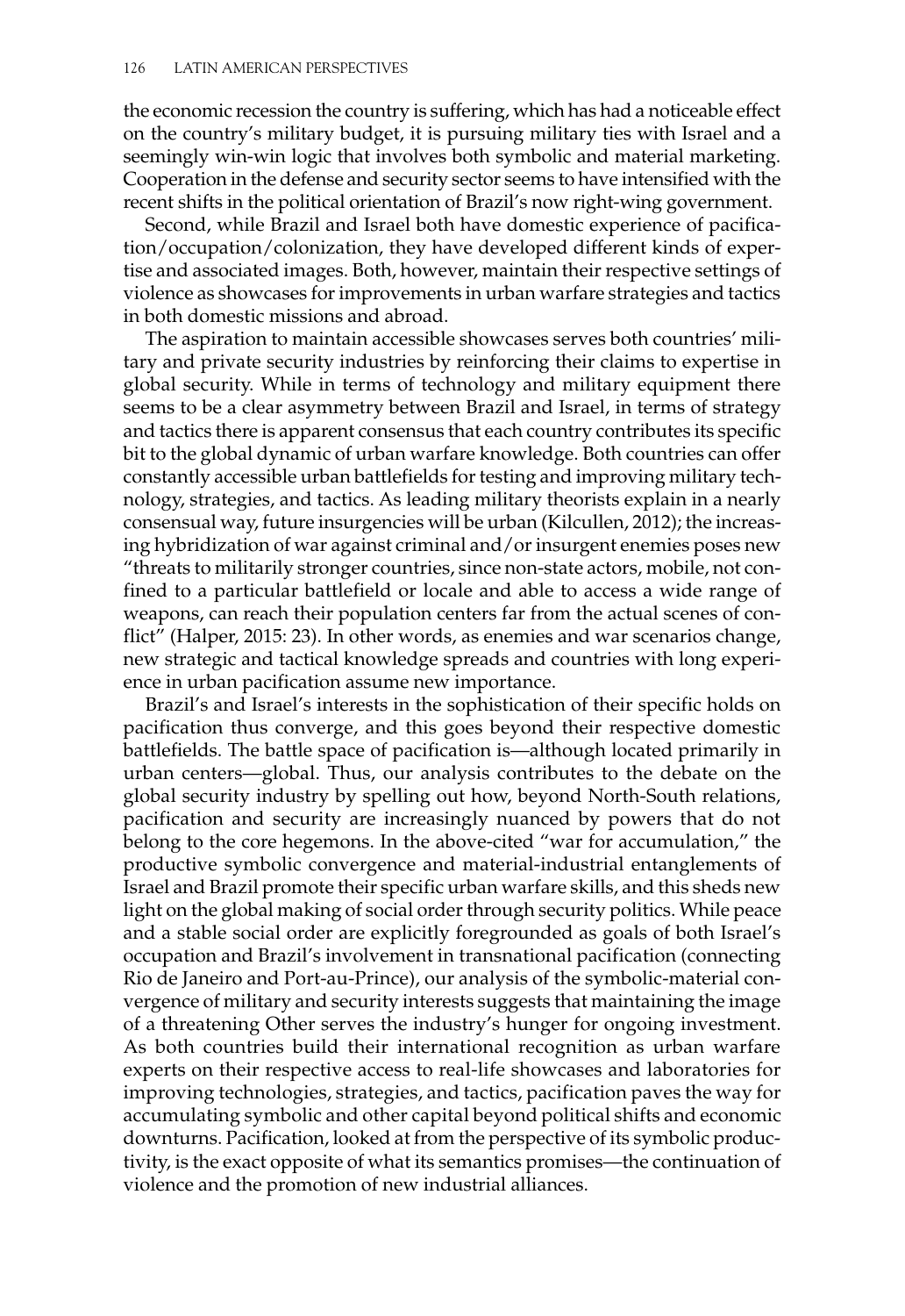#### **NOTE**

1. Markus-Michael Müller unfortunately had to withdraw from coauthoring this paper. We are grateful for his intellectual input and authoring of an initial version of this theoretical section.

## **References**

#### Amar, Paul

2012 "Global South to the rescue: emerging humanitarian superpowers and globalizing rescue industries." *Globalizations* 9 (1): 1–13.

Amar, Paul and Vinicius Mariano de Carvalho

2016 "Editorial: Rio de Janeiro—Empires of pacification and laboratories of resistance." *Brasiliana: Journal for Brazilian Studies* 4 (2): 3–13.

Arias, Enrique D.

2013 "The impacts of differential armed dominance of politics in Rio de Janeiro, Brazil." *Studies in Comparative International Development* 48 (3): 263–284.

Arias, Enrique D. and Mark Ungar

2009 "Community policing and Latin America's citizen security crisis." *Comparative Politics* 41: 409–429.

Atuesta, Laura H. and Yuri Soares

2018 "Urban upgrading in Rio de Janeiro: evidence from the Favela-Bairro programme." *Urban Studies* 55 (1): 53–70.

Bakan, Abigail B. and Yasmeen Abu-Laban

2010 "Israel/Palestine, South Africa and the 'one-state solution': the case for an apartheid analysis." *Politikon* 37: 331–351.

Belton, Lloyd

2016 "Rio Olympics: prospects for next round of favela occupations." *Insight Crime*. [http://](http://www.insightcrime.org/news-analysis/rio-olympics-prospects-for-next-round-favela-occupations) [www.insightcrime.org/news-analysis/rio-olympics-prospects-for-next-round-favela-occupations](http://www.insightcrime.org/news-analysis/rio-olympics-prospects-for-next-round-favela-occupations)  (accessed November 11, 2018).

Bertetto, John A.

2012 "Countering criminal street gangs: lessons from the Counterinsurgent Battlespace." *Small Wars Journal*. [http://smallwarsjournal.com/jrnl/art/countering-criminal-street-gangs-lessons](http://smallwarsjournal.com/jrnl/art/countering-criminal-street-gangs-lessons-from-the-counterinsurgent-battlespace) [-from-the-counterinsurgent-battlespace](http://smallwarsjournal.com/jrnl/art/countering-criminal-street-gangs-lessons-from-the-counterinsurgent-battlespace) (accessed January 31, 2018).

Bieber, Judy

2014 "Catechism and capitalism: imperial indigenous policy on a Brazilian frontier, 1808– 1845," pp. 166–197 in Hal Langfur (ed.,) *Native Brazil*. Albuquerque: University of New Mexico Press.

Burgoyne, Michael L.

2011 "The right tool for the job: an evaluation of the effectiveness of counterinsurgency principles against criminal insurgency." *Small Wars Journal*. [http://smallwarsjournal.com/](http://smallwarsjournal.com/resource/the-right-tool-for-the-job-an-evaluation-of-the-effectiveness-of-counterinsurgency-principl) [resource/the-right-tool-for-the-job-an-evaluation-of-the-effectiveness-of-counterinsurgency](http://smallwarsjournal.com/resource/the-right-tool-for-the-job-an-evaluation-of-the-effectiveness-of-counterinsurgency-principl)[principl](http://smallwarsjournal.com/resource/the-right-tool-for-the-job-an-evaluation-of-the-effectiveness-of-counterinsurgency-principl) (accessed January 31, 2018).

Call, Charles T. and Adriana Erthal Abdenur

2017 *A Brazilian Way? Brazil's Approach to Peacebuilding*. Foreign Policy at Brookings Paper 5. Cleveland, W. L. and M. Bunton

2016 *A History of the Modern Middle East*. London: Hachette UK.

Diaz-Bone, Rainer

2006 "Zur Methodologisierung der Foucaultschen Diskursanalyse." *Historical Social Research* 31 (2): 243–274.

Exército Brasileiro

2015 *Manual de campanha EB20-MC-10.21:7 Operações de pacificação*. Brasilia: Exército Brasileiro.

Felbab-Brown, Vanda

2011 *Law Enforcement Actions in Urban Spaces Governed by Violent Non-state Entities: Lessons from Latin America*. Western Hemisphere Security Analysis Center Paper 49.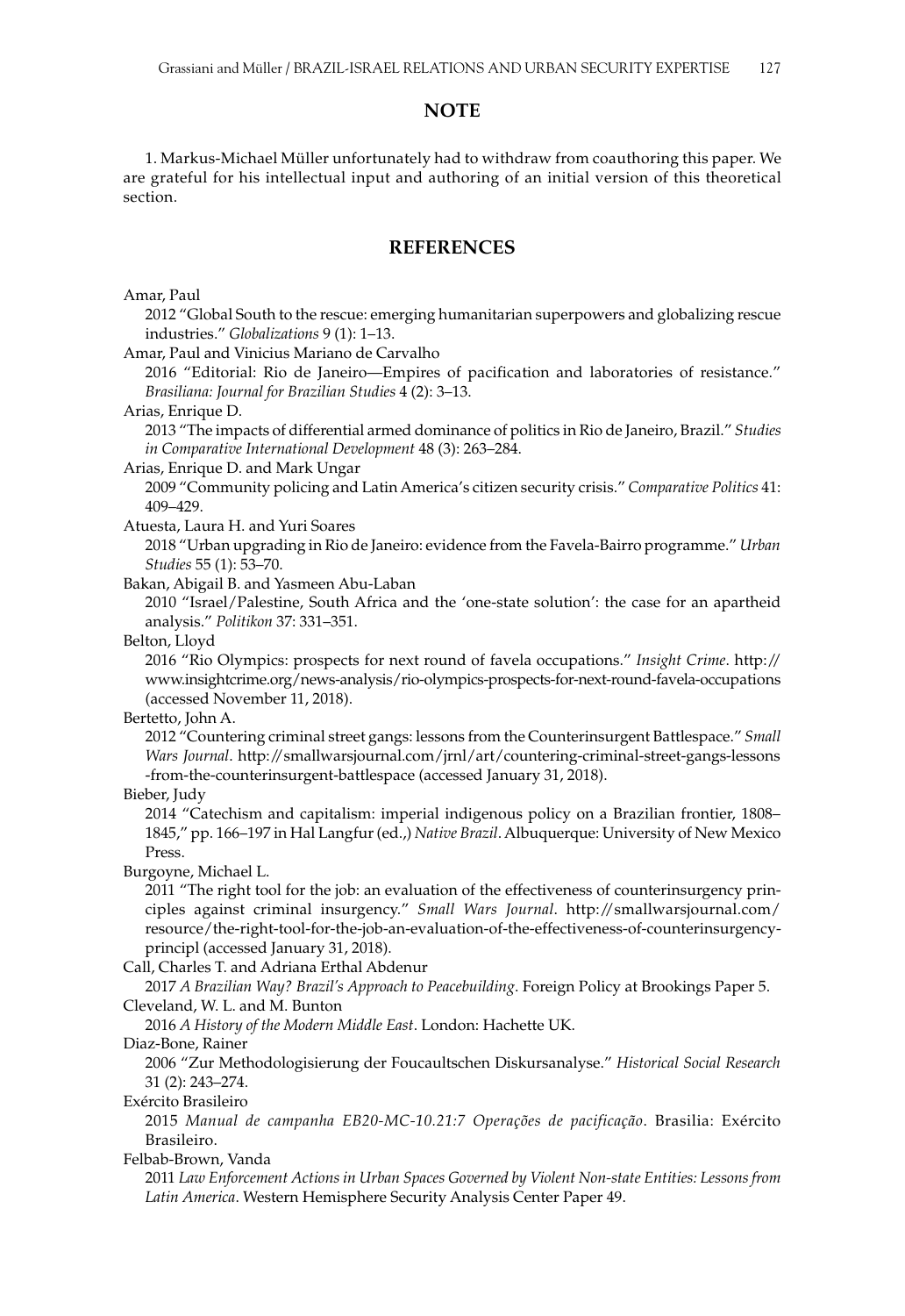#### Freeman, James

2012 "Neoliberal accumulation strategies and the visible hand of police pacification in Rio de Janeiro." *Revista de Estudos Universitários* 38: 95–126.

#### Fremont-Barnes, Gregory

2015 "Introduction," pp. 1–12 in Gregory Fremont-Barnes (ed.), *A History of Counterinsurgency*. Vol. 1. *From South Africa to Algeria 1900–1954*. New York: Praeger.

Gaffney, Christopher

2016 "Gentrifications in pre-Olympic Rio de Janeiro." *Urban Geography* 37: 1132–1158. González, Roberto J.

2008 "Human terrain." *Anthropology Today* 24 (1): 21–26.

Gordon, Neve

2008 *Israel's Occupation*. Oakland: University of California Press.

2011 "Israel's emergence as a homeland security capital," pp. 134–153 in Zureik Elia, David Lyon, and Yasmeen Abu-Laban (eds.), *Surveillance and Control in Israel/Palestine: Population, Territory and Power*. London: Routledge.

Graham, Stephen

2010 "Laboratories of war: United States-Israeli collaboration in urban war and securitization." *Brown Journal of World Affairs* 17 (1): 35–51.

Graham, Stephen and Alexander Baker

2016 "Laboratories of pacification and permanent war: Israeli–US collaboration in the global making of policing," pp. 40–58 in Hönke Jana and Markus-Michael Müller (eds.), *The Global Making of Policing: Postcolonial Perspectives*. London: Routledge.

## Grassiani, Erella

2017 "Commercialized occupation skills: Israeli security experience as an international brand," pp. 57–73 in Matthias Leese and Stef Wittendorp (eds.), *Security/Mobility: Politics of Movement*. Manchester: Manchester University Press.

2018 "Between security and military identities: the case of Israeli security experts." *Security Dialogue* 49 (1-2): 83–95.

n.d. *Security Narratives: Israeli Militarism and the Private Security Market* [in Hebrew]. Raanana: Open University (forthcoming).

Halper, Jeff

2015 *War against the People: Israel, the Palestinians and Global Pacification*. London: Pluto Press. Harig, Christoph

2015 "Synergy effects between MINUSTAH and public security in Brazil." *Brasiliana—Journal for Brazilian Studies* 3 (2): 142–168.

Harris, Mark and Silvia Espelt-Bombin

2018 "Rethinking Amerindian spaces in Brazilian history." *Ethnohistory* 65: 537–547.

Israeli Ministry of Foreign Affairs

2009 "President Shimon Peres on state visit to Brazil and Argentina." [http://mfa.gov.il/MFA/](http://mfa.gov.il/MFA/PressRoom/2009/Pages/President_Peres_state_visit_Brazil_Argentina_9-Nov-2009.aspx) [PressRoom/2009/Pages/President\\_Peres\\_state\\_visit\\_Brazil\\_Argentina\\_9-Nov-2009.aspx](http://mfa.gov.il/MFA/PressRoom/2009/Pages/President_Peres_state_visit_Brazil_Argentina_9-Nov-2009.aspx)  (accessed December 20, 2018).

2010 "Historic visit to Israel by Brazilian President Lula." [http://mfa.gov.il/MFA/](http://mfa.gov.il/MFA/PressRoom/2010/Pages/Visit_Israel_Brazilian_President_15-Mar-2010.aspx) [PressRoom/2010/Pages/Visit\\_Israel\\_Brazilian\\_President\\_15-Mar-2010.aspx](http://mfa.gov.il/MFA/PressRoom/2010/Pages/Visit_Israel_Brazilian_President_15-Mar-2010.aspx) (accessed December 20, 2018).

Karasch, Mary

2014 "Catechism and captivity: Indian policy in Goiás, 1780–1889," pp. 198–224 of Hal Langfur (ed.), *Native Brazil*. Albuquerque: University of New Mexico Press.

Kenkel, Kai

2010 "South America's emerging power: Brazil as peacekeeper." *International Peacekeeping* 17: 644–661.

2014 "Brazil and intervention after MINUSTAH: R2P/RwP, peace operations, and global goals." Paper prepared for presentation at the FLACSO-SA Joint International Conference "Global and Regional Powers in a Changing World," Buenos Aires, July 23–25. [http://web](http://web.isanet.org/Web/Conferences/FLACSO-ISA%20BuenosAires%202014/Archive/3769b6e9-23c0-4e69-b221-073422728b74.pdf) [.isanet.org/Web/Conferences/FLACSO-ISA%20BuenosAires%202014/Archive/3769b6e9-](http://web.isanet.org/Web/Conferences/FLACSO-ISA%20BuenosAires%202014/Archive/3769b6e9-23c0-4e69-b221-073422728b74.pdf) [23c0-4e69-b221-073422728b74.pdf](http://web.isanet.org/Web/Conferences/FLACSO-ISA%20BuenosAires%202014/Archive/3769b6e9-23c0-4e69-b221-073422728b74.pdf) (accessed December 20, 2018).

Khalili, Laleh

2010 "The location of Palestine in global counterinsurgencies." *International Journal of Middle Eastern Studies* 42: 413–433.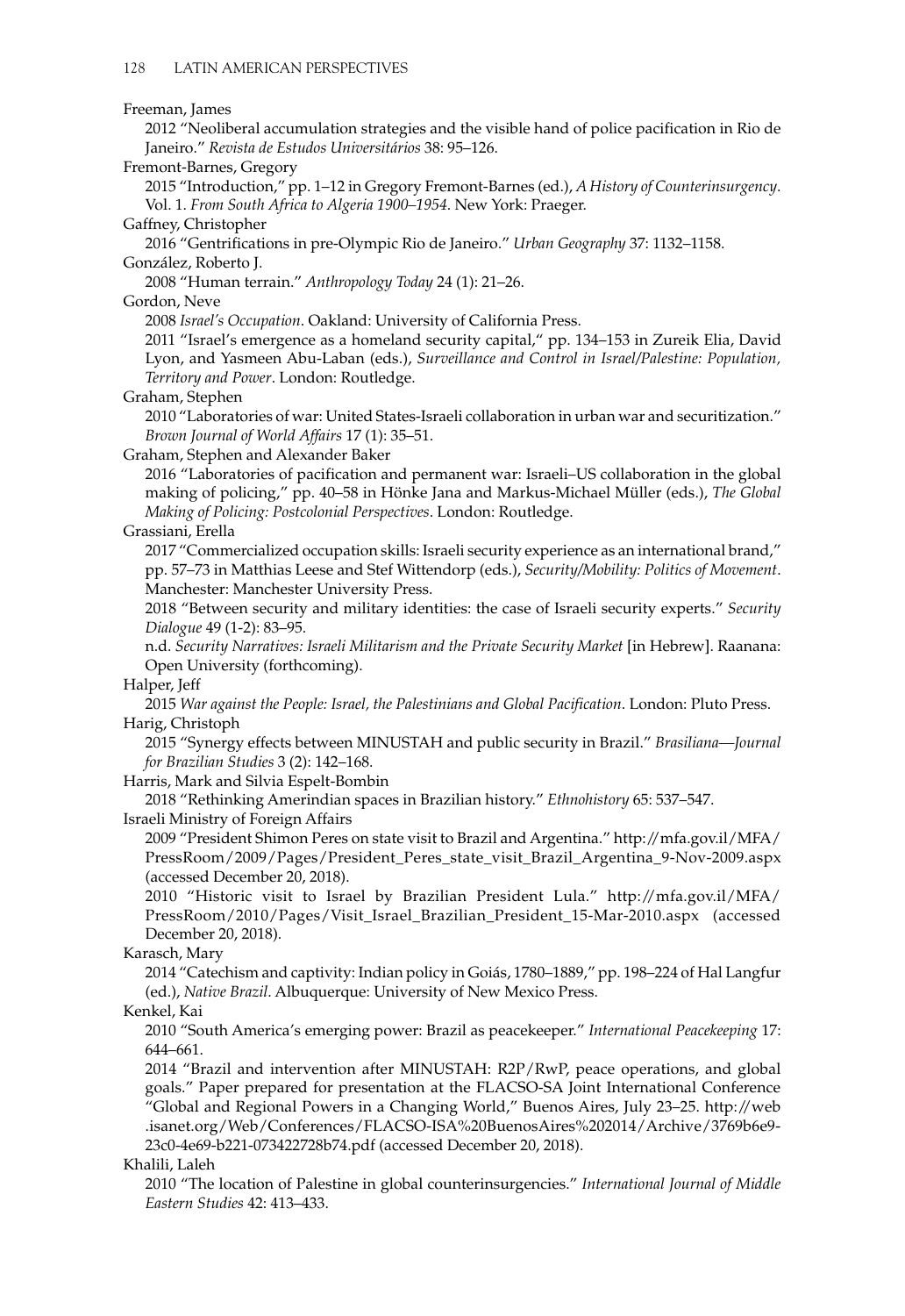#### Kienscherf, Markus

2011 "A programme of global pacification: US counterinsurgency doctrine and the biopolitics of human (in)security." *Security Dialogue* 42: 517–535.

#### Kilcullen, David J.

2010 "Twenty-eight articles: Fundamentals of company-level counterinsurgency," pp. 29–50 in David J. Kilcullen (ed.), *Counterinsurgency*. Oxford: Oxford University Press.

2012 "The city as a system: future conflict and urban resilience." *Fletcher Forum of World Affairs* 36 (29): 19–39.

#### Kimmerling, Baruch and Joel S. Migdal

2009 *The Palestinian People: A History*. Cambridge: Harvard University Press.

#### Klein, Naomi

2007 "Laboratory for a fortressed world." *The Nation* 285 (1): 9.

Klein, Jean-François

2016 "'Pacification,' an imperial process." Encyclopédie pour une histoire nouvelle de l'Europe. <http://ehne.fr/en/node/1150> (accessed December 20, 2018).

#### Kruijt, Dirk

2017 *The Political Influence of the Latin American Military*. Cuadernos del CEDLA 30. Lambert, Léopold

2016 *La politique du bulldozer: La ruine palestinienne comme projet israélien*. Paris: Editions B2. Landau, Noa

2018 "Israel, Bolsonaro discuss sale of drones with facial recognition, senior diplomatic source says." *Haaretz*. [https://www.haaretz.com/israel-news/israel-bolsonaro-discuss-drone-sale](https://www.haaretz.com/israel-news/israel-bolsonaro-discuss-drone-sale-senior-source-says-1.6801993)[senior-source-says-1.6801993](https://www.haaretz.com/israel-news/israel-bolsonaro-discuss-drone-sale-senior-source-says-1.6801993) (accessed January 15, 2019).

#### Langfur, Hal

2014a "Introduction: Recovering Brazil's indigenous pasts," pp. 1–21 in Hal Langfur (ed.), *Native Brazil*. Albuquerque: University of New Mexico Press.

#### Langfur, Hal (ed.).

2014b *Native Brazil: Beyond the Convert and the Cannibal, 1500–1900*. Albuquerque: University of New Mexico Press.

#### Leeds, Elizabeth

2016 "What can be learned from Brazil's 'pacification' police model?" [https://www.wola.org](https://www.wola.org/analysis/what-can-be-learned-from-brazils-pacification-police-model) [/analysis/what-can-be-learned-from-brazils-pacification-police-model](https://www.wola.org/analysis/what-can-be-learned-from-brazils-pacification-police-model) (accessed December 20, 2018).

### McCoy, Alfred

2016 "Capillaries of empire: colonial pacification and the origins of U.S. global surveillance," pp. 20–39 in Jana Hönke and Markus-Michael Müller (eds.), *The Global Making of Policing: Postcolonial Perspectives*. London: Routledge.

Magalhães, Fernanda and Francesco de Villarosa (eds.).

2012 *Slum Upgrading: Lessons Learned from Brazil*. Washington, DC: Inter-American Development Bank.

Morange, Marianne, Francesca Pilo', and Amandine Spire

2018 "Experiencing regularization in Accra, Cape Town and Rio de Janeiro." *City*. DOI: 10.1080/13604813.2018.1549834 (accessed February 11, 2019).

#### Muggah, Robert

2010 "The effects of stabilization on humanitarian action in Haiti." *Disasters* 34: 444–463. Muggah, Robert

2017 "The rise of citizen security in Latin America and the Caribbean," pp. 291–322 in *Alternative Pathways to Sustainable Development: Lessons from Latin America*. Geneva and Boston: Graduate Institute Publications, Brill-Nijhoff.

Muggah, Robert and Albert Souza Mulli

2012 "Rio tries counterinsurgency." *Current History* 111: 62–66.

#### Müller, Frank and Markus-Michael Müller

2016 "(Re)Importing counterinsurgency: From Rio de Janeiro to Port-au-Prince and back again." *Peripherie. Politik, Ökonomie, Kultur* 36: 74–93.

#### Müller, Frank and Andrea Steinke

2018 "Criminalizing encounters: MINUSTAH as a laboratory for armed humanitarian pacification." *Global Crime* 19 (3-4): 228–249.